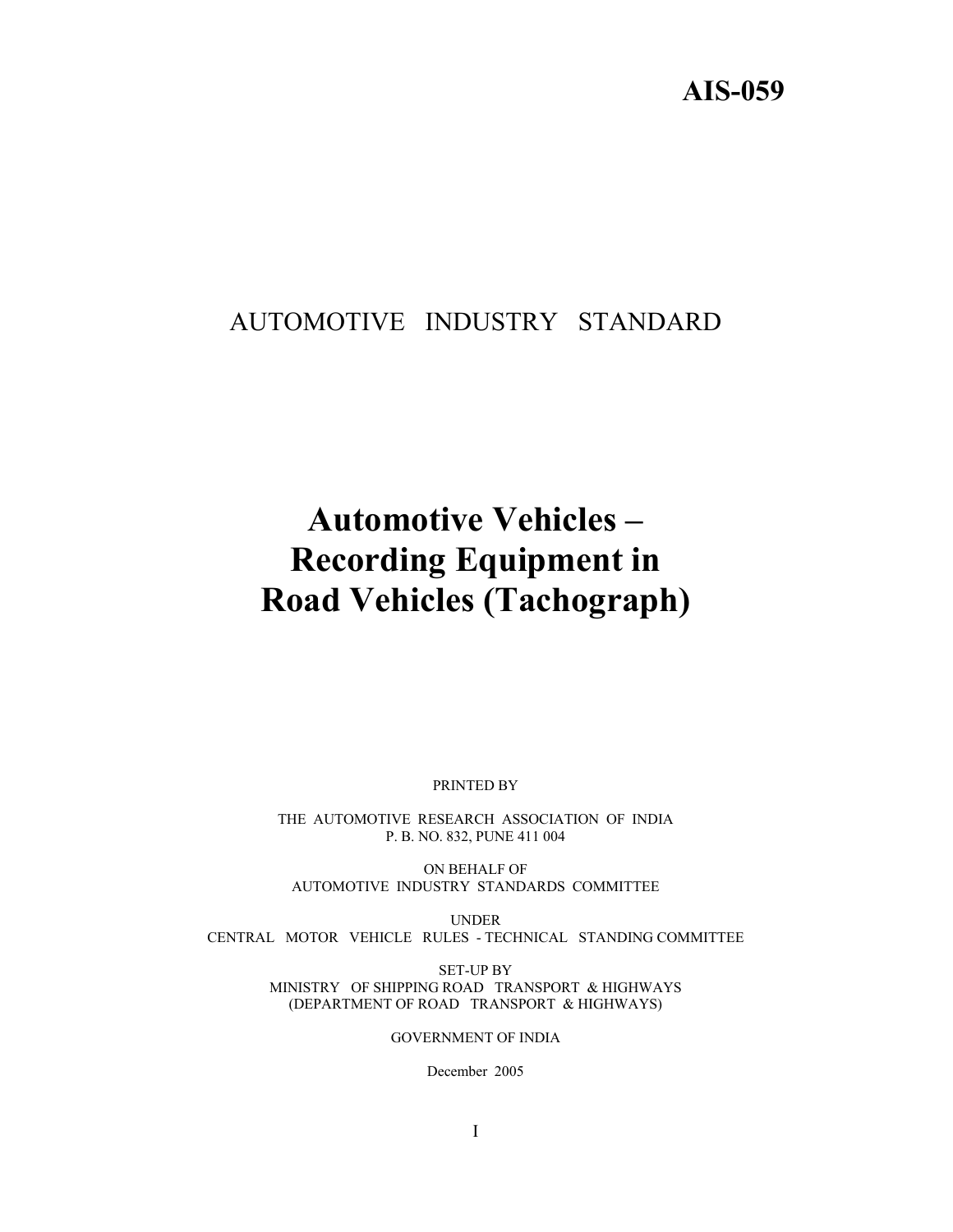# Status chart of the Standard to be used by the purchaser for updating the record

| Sr.<br>No. | Corr-<br>igenda. | Amend-<br>ment | <b>Revision</b> | Date | Remark | Misc. |
|------------|------------------|----------------|-----------------|------|--------|-------|
|            |                  |                |                 |      |        |       |
|            |                  |                |                 |      |        |       |
|            |                  |                |                 |      |        |       |
|            |                  |                |                 |      |        |       |
|            |                  |                |                 |      |        |       |
|            |                  |                |                 |      |        |       |
|            |                  |                |                 |      |        |       |

**General Remarks:**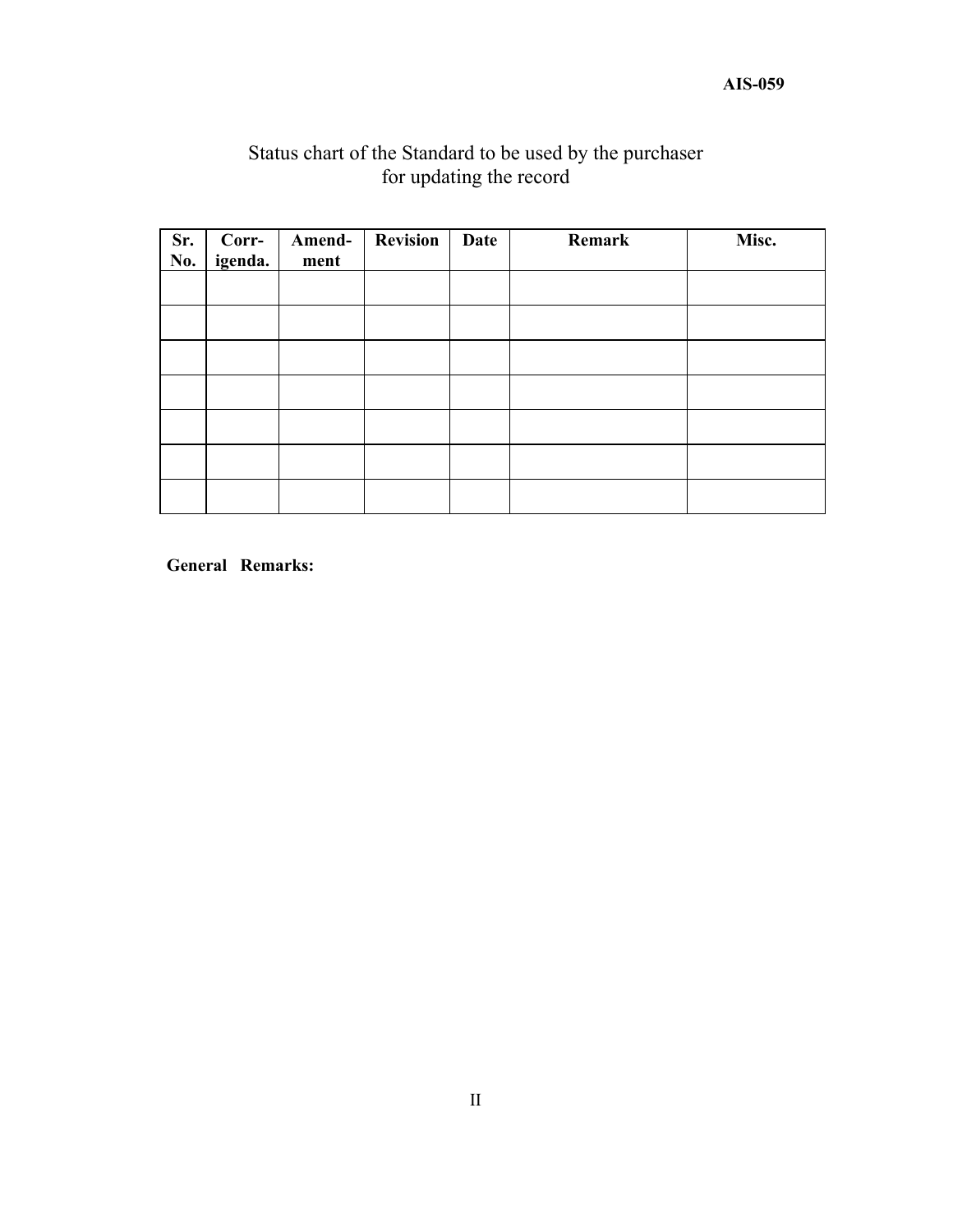#### **INTRODUCTION**

The Government of India felt the need for a permanent agency to expedite the publication of standards and development of test facilities in parallel when the work on the preparation of the standards is going on, as the development of improved safety critical parts can be undertaken only after the publication of the standard and commissioning of test facilities. To this end, the Ministry of Surface Transport (MOST) has constituted a permanent Automotive Industry Standard Committee (AISC) vide order No. RT-11028/11/97-MVL dated September 15, 1997. The standards prepared by AISC will be approved by the permanent CMVR Technical Standing Committee (CTSC). After approval, the Automotive Research Association of India, (ARAI), Pune, being the secretariat of the AIS Committee, has published this standard. For better dissemination of this information ARAI may publish this document on their web site.

Automatic recording of vehicle's journey details such as speed and distance traveled will contribute significantly to road safety and will encourage sensible driving of the vehicle. The tachograph is precisely the recording equipment fitted in road vehicles capable of recording vehicle journey details for each driver. In order to finalise construction and functional requirements for tachograph for the purpose of type approval, a panel was constituted by AISC with ARAI as secretariat. The panel after deliberations finalised this AI standard in the present form.

While preparing this standard, considerable assistance has been taken from EEC Directive 3821/85 (Issue2, Dec. 2003) (as amended by 3314/90, 3572/90, 3688/92,2479/95,1056/97, 2135/98 and 1360/2002 and regulation EC No.1882/2002) on Recording equipment in road transport.

The Automotive Industry Standards Committee responsible for preparation of this standard is given in Annexure-V.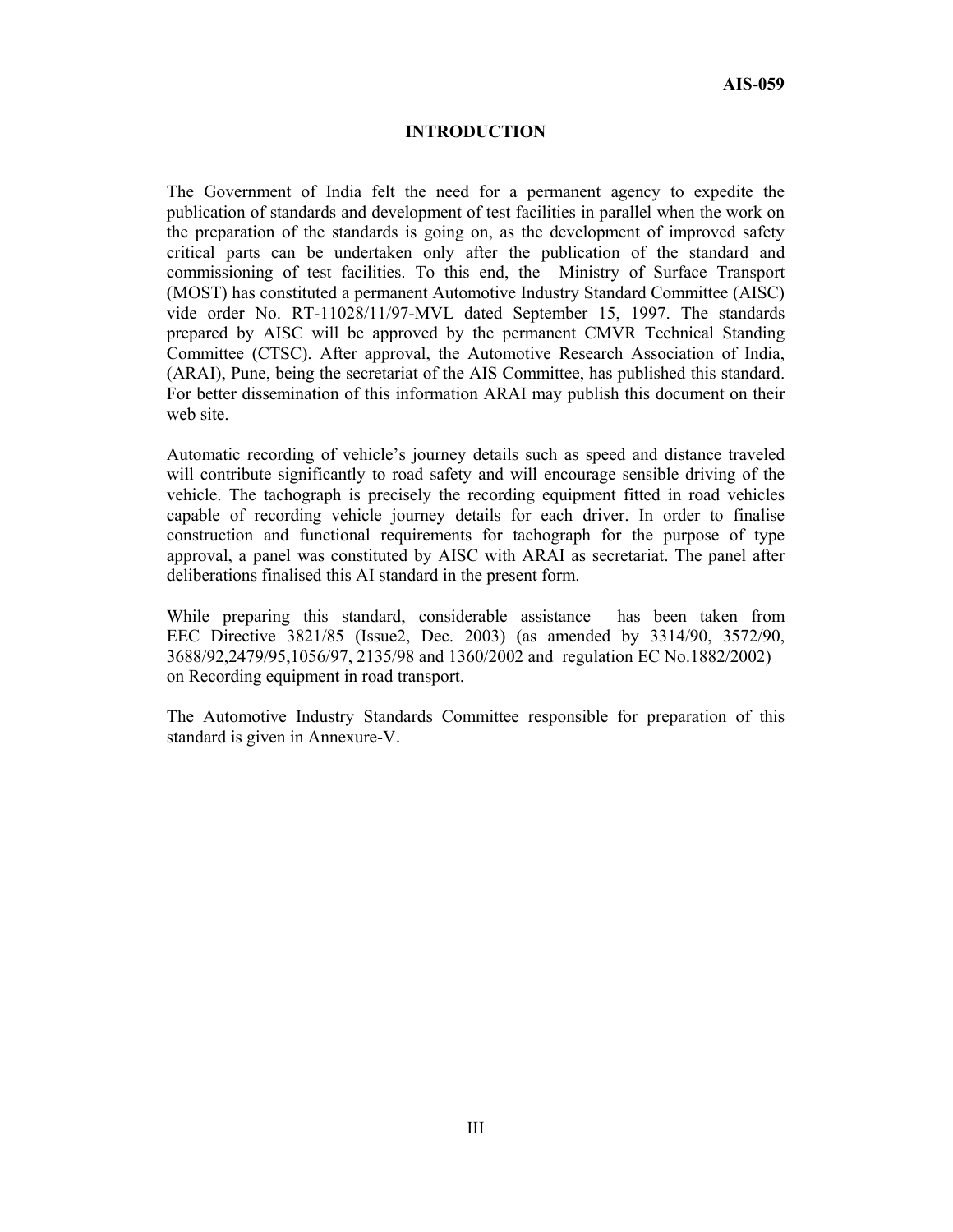# **Automotive Vehicles – Recording Equipment in Road Vehicles (Tachograph)**

#### **1.0 SCOPE**

This standard specifies the requirements and methods of tests of the recording equipment in road vehicles (Tachograph).

#### **2.0 REFERENCES**

- 2.1 IS: 10250-1982 " Specifications for Severities for Environmental Tests for Automotive Electrical Equipment"
- 2.2 IS: 9000 (Part V/Sec. 1 and 2) 1981 "Basic Environmental Testing Procedures for Electronic and Electrical Items "
- 2.3 AIS-004/1999 : Electromagnetic Radiation from Automotive Vehicles Permissible Levels and Method of Tests.

#### **3.0 APPLICATION FOR TYPE APPROVAL**

Applications for approval of a type of tachograph with a model record sheet/ memory card shall be submitted, accompanied by the appropriate specifications, by the manufacturer or his agent to the test agency.

Any modifications or additions to an approved model must receive additional type approval from the test agency which granted the original type approval.

The requirements for extension of type approval because of modification(s) in approved model are given in Annexure IV.

#### **4.0 REQUIREMENT OF CONSTRUCTION, TESTING AND INSTALLATION**

Tachograph shall satisfy the construction and installation requirement as given in Annexure I (Chart Type Tachograph) or Annexure II (Digital Tachograph), as applicable.

Note: Recording equipment in the standard has been referred as tachograph.

#### **5.0 TESTS ON TACHOGRAPH**

- 5.1 The tachograph may be approved when it meets the requirements of para 5.3, 5.4 , 5.5, 5.6 and 5.8 below.
- 5.2 Five samples of tachograph shall be submitted four samples for the performance and endurance test described in para 5.3 and 5.4 below and one sample for EMI/EMC test. In the case of on-board system built in the vehicle, the involved system and its components shall be submitted separately for the performance and endurance tests.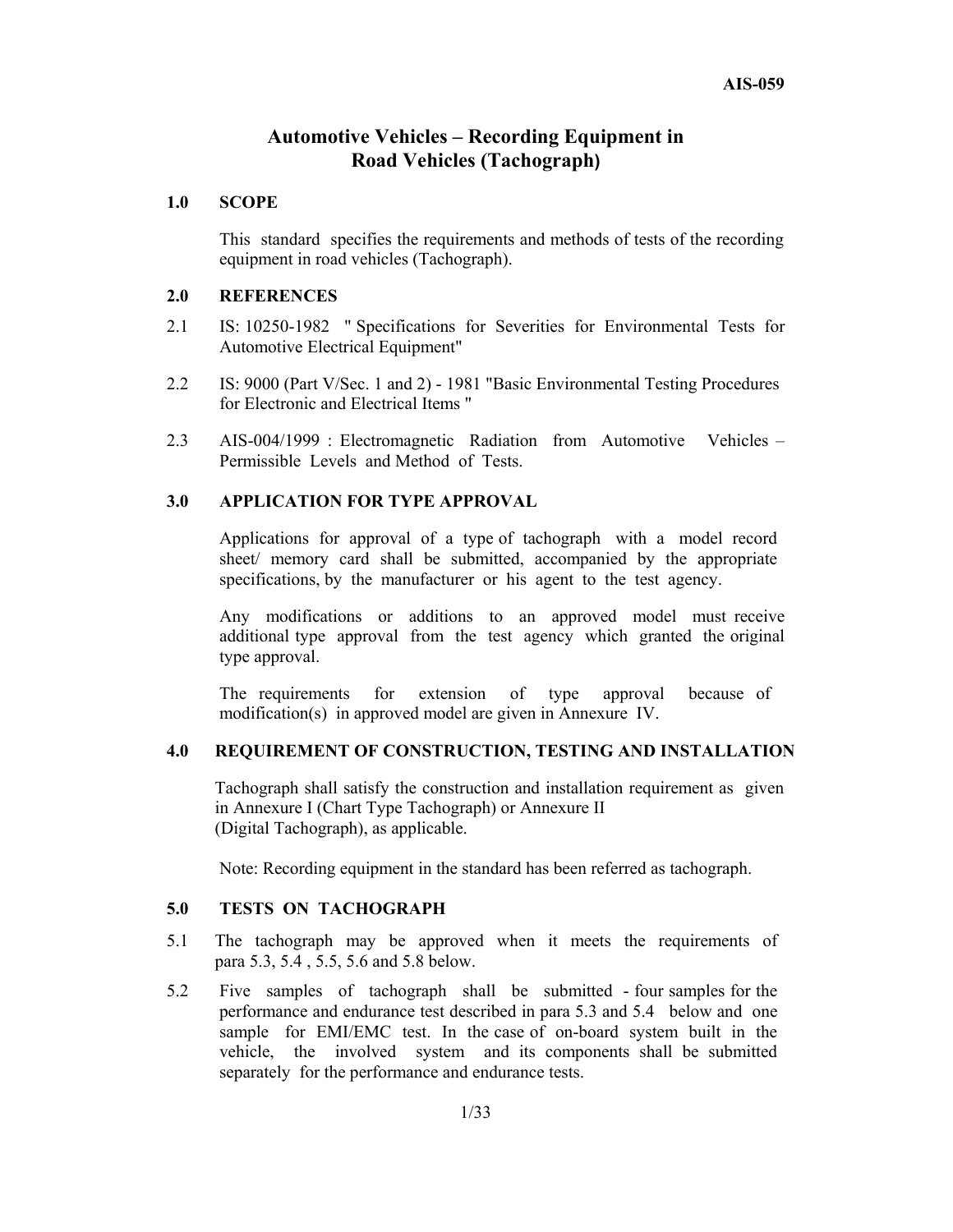#### **5.3 Performance Tests**

- 5.3.1 All the five samples shall be tested for performance as given below.
- 5.3.2 Visual Examination

 The tachograph shall be visually examined for workmanship, finish, marking and general requirements as mentioned in Annexure I or Annexure II, as applicable.

5.3.3 Functional Test

 The tachograph shall be connected to the rated voltage. The tachograph shall be coupled to a suitable test rig and tested for its functions mentioned in Annexure I or Annexure II, as applicable. It shall meet the maximum tolerance requirements as given in cl. 4.0 of Annexure I and cl. 5.0 of Annexure II as applicable.

5.3.4 Operating Voltage Range

 The tachograph shall operate satisfactorily over the following voltage range

| <b>Rated Voltage of</b> | <b>Test Voltage Range, V</b> |                |  |  |
|-------------------------|------------------------------|----------------|--|--|
| Tachograph, V           | <b>Maximum</b>               | <b>Minimum</b> |  |  |
|                         |                              |                |  |  |
|                         |                              |                |  |  |

5.3.5 Protection Against Reverse Polarity

The tachograph shall be able to withstand polarity inversion for a minimum duration of 1 min without electrical damages apart from fuses (broken fuses may be changed). After the test, the tachograph shall work satisfactorily for its intended operations.

#### **5.4 Endurance Test at Ambient Temperature**

 The tachograph should be mounted on a test bench simulating the vehicle conditions. The component should be tested for 500 h at an ambient temperature of  $30^{\circ}$ C  $\pm$  5°C as follows

 3 sec ON at min 80% of the full-scale speed range of the tachograph and 3 sec OFF. After the endurance test, the tachograph shall meet the maximum tolerance requirements as given in cl. 4.0 of Annexure I and cl. 5.0 of Annexure II as applicable.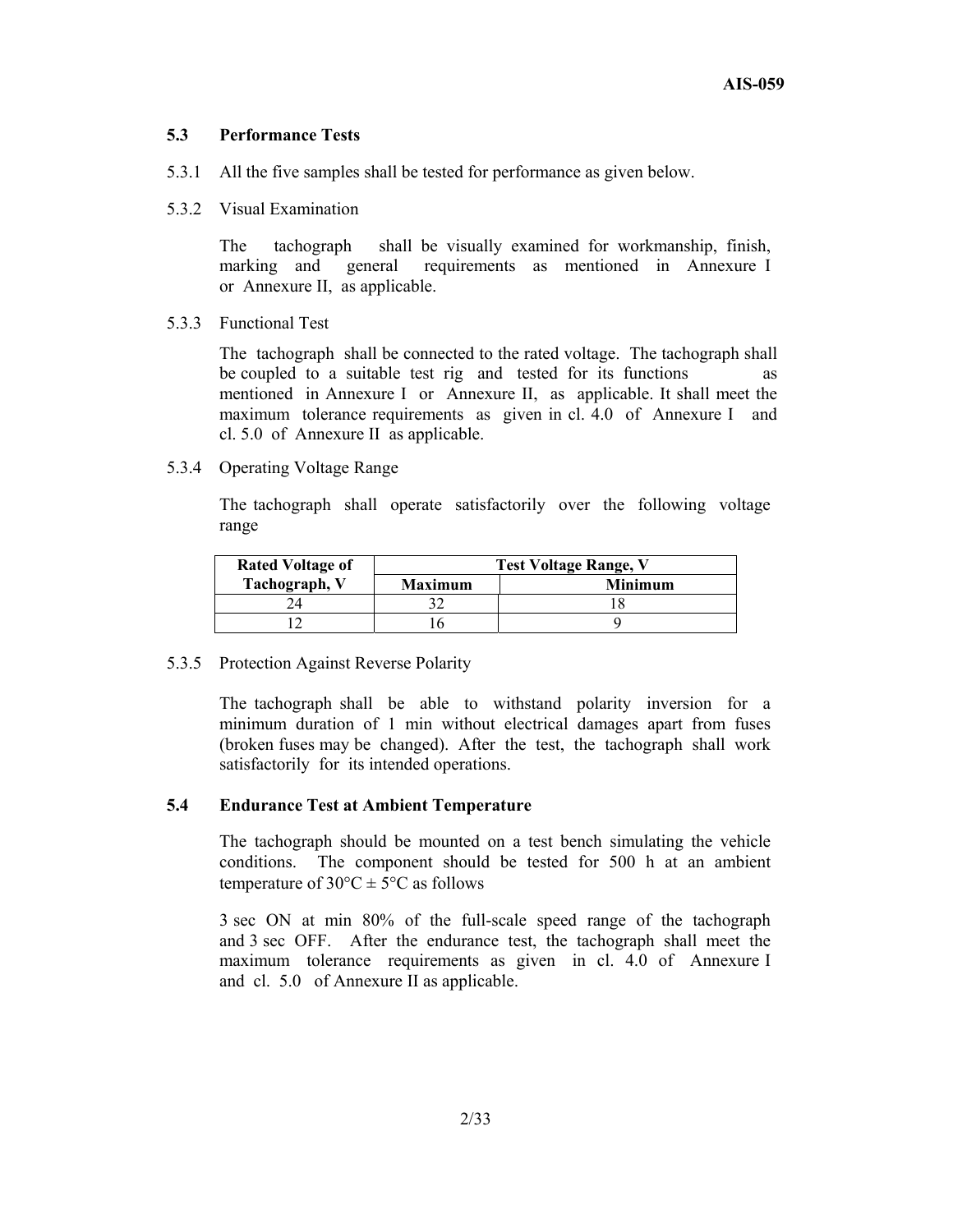#### **5.5 Conditioning Tests**

- 5.5.1 The device shall be subjected to the following conditions and meet the performance requirements as given in the cl. 5.3.3 after the conditioning.
- 5.5.2 Dry Heat Test

 The component shall be subjected for 16 h in a chamber whose temperature is maintained at 70 $^{\circ}$ C  $\pm$  2 $^{\circ}$ C as per cl. 4.2 of IS:10250-1982.

5.5.3 Cold Test

 The component shall be subjected for 16 h in a chamber whose temperature is maintained at  $-10^{\circ}$ C  $\pm$  3°C as per cl. 4.4 of IS:10250-1982.

5.5.4 Damp Heat (Cycling) Test

 The component shall be subjected for 6 damp heat cycles in a chamber, whose environment is varied according to Damp Heat Cycle Test as per 1A Test Cycle of Variant 1 with upper temperature of 55°C of IS: 9000 (Part V/Sec. 2)-1981 (Fig.2).

5.5.5 Rapid Change of Temperature Test

 The component shall be subjected for 5 cycles in a chamber whose temperature is varied between -10°C and 70°C described in Group 2 ,cl. 4.5 of IS: 10250-1982.

5.5.6 Vibration Test

 The component shall be mounted on a table as per cl. 4.1 of IS: 10250-1982, and subjected to the following conditions of vibrations

- For Engine mounted components: In the frequency range of 10 Hz to 250 Hz with constant displacement of 0.75 mm up to a frequency of 57/62 Hz and a constant acceleration of 10 g above that frequency for 1 h in each axis for all the three axes.
- For Cabin mounted components: In the frequency range of 10-55 Hz, with constant displacement of 0.35 mm for 1 h in each axis for all the threes axes.
- 5.5.7 Salt Spray Test

 The components, exposed to the ambient road environment, shall be kept in a salt spray chamber with 5% concentration of sodium chloride and internal temperature of  $35^{\circ}$ C  $\pm$  2°C for 50 h as per cl. 4.8 of IS: 10250-1982.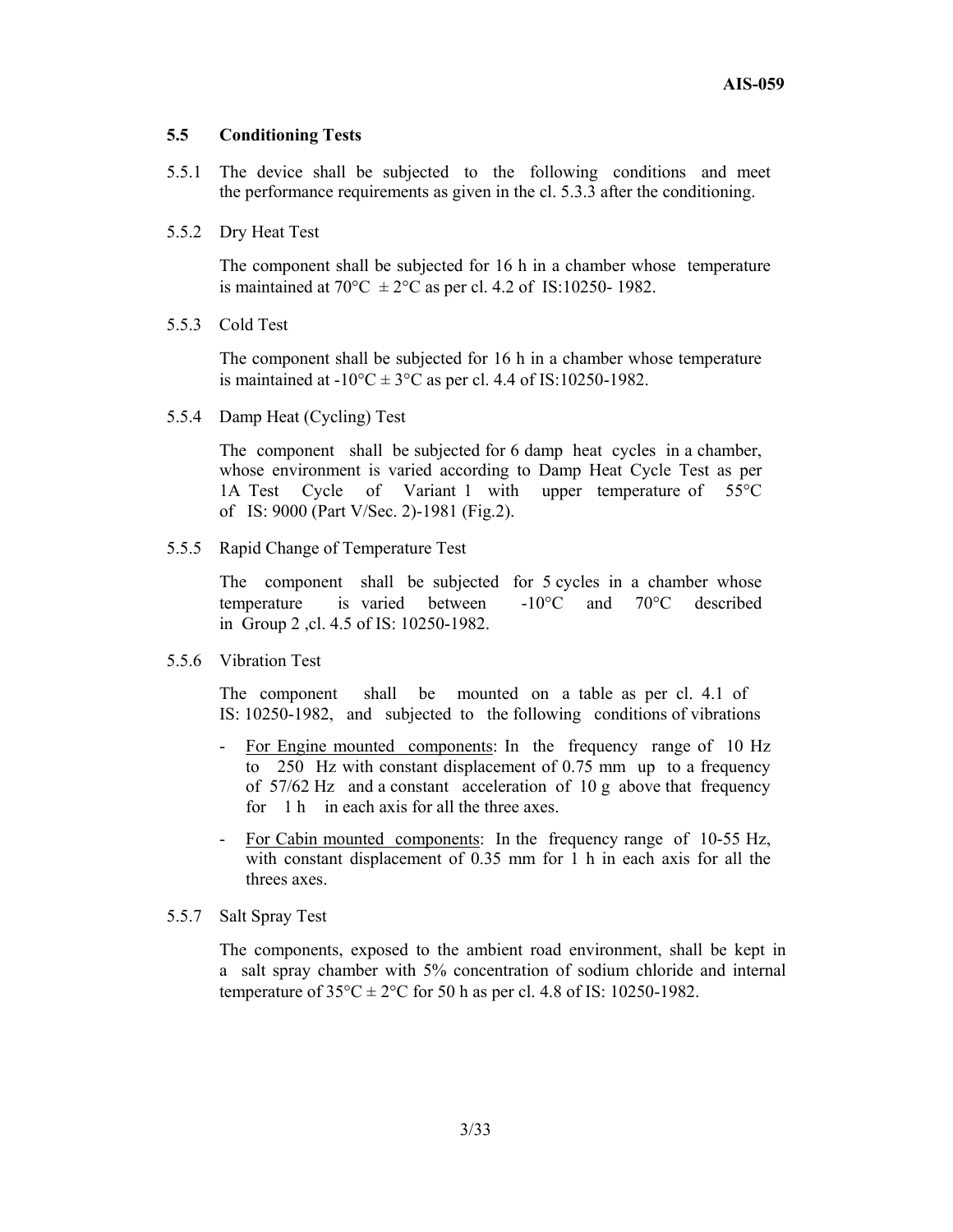#### 5.5.8 Dust Test

The unit should be conditioned as per cl. 4.6 of IS: 10250-1982.

#### 5.5.9 Water Spray Test

The unit should be conditioned as per cl. 4.13 of IS: 10250-1982.

5.5.10 Bump Test

 The complete device should be subjected to bump test as per cl. 4.11 of IS: 10250-1982.

#### **5.6 EMI/EMC TEST**

The tachograph shall meet the requirements of electro magnetic radiation levels as per AIS-004/1999. The tachograph shall be protected against battery power supply transient and shall comply with the requirements of ISO:7637-2. The tachograph shall be protected against electrostatic discharges and shall comply with the requirements of IEC:  $61000 - 4 - 2$ ,  $\pm 2$  kV (Level 1).

| Sr. No. | <b>Test</b>                 |        | Sample No.   |        |        |   |
|---------|-----------------------------|--------|--------------|--------|--------|---|
|         |                             | 1      | $\mathbf{2}$ | 3      | 4      | 5 |
| 1.      | <b>Endurance Tests</b>      | $\ast$ |              |        |        |   |
| 2.      | <b>Conditioning Tests</b>   |        |              |        |        |   |
| 2.1     | High Temperature            |        | $\ast$       |        |        |   |
| 2.2     | Low Temperature             |        | $\ast$       |        |        |   |
| 2.3     | Damp Heat Cycles            |        | $\ast$       |        |        |   |
| 2.4     | Rapid Change of Temperature |        | $\ast$       |        |        |   |
| 2.5     | Vibration                   |        |              |        | $\ast$ |   |
| 2.6     | Salt Spray                  |        |              | $\ast$ |        |   |
| 2.7     | Dust                        |        |              | *      |        |   |
| 2.8     | Water Spray                 |        |              | $\ast$ |        |   |
| 2.0     | <b>Bump</b>                 |        |              |        | $\ast$ |   |
| 3       | <b>EMI/EMC Tests</b>        |        |              |        |        | * |

**5.7** The distribution of the samples for the various tests is given below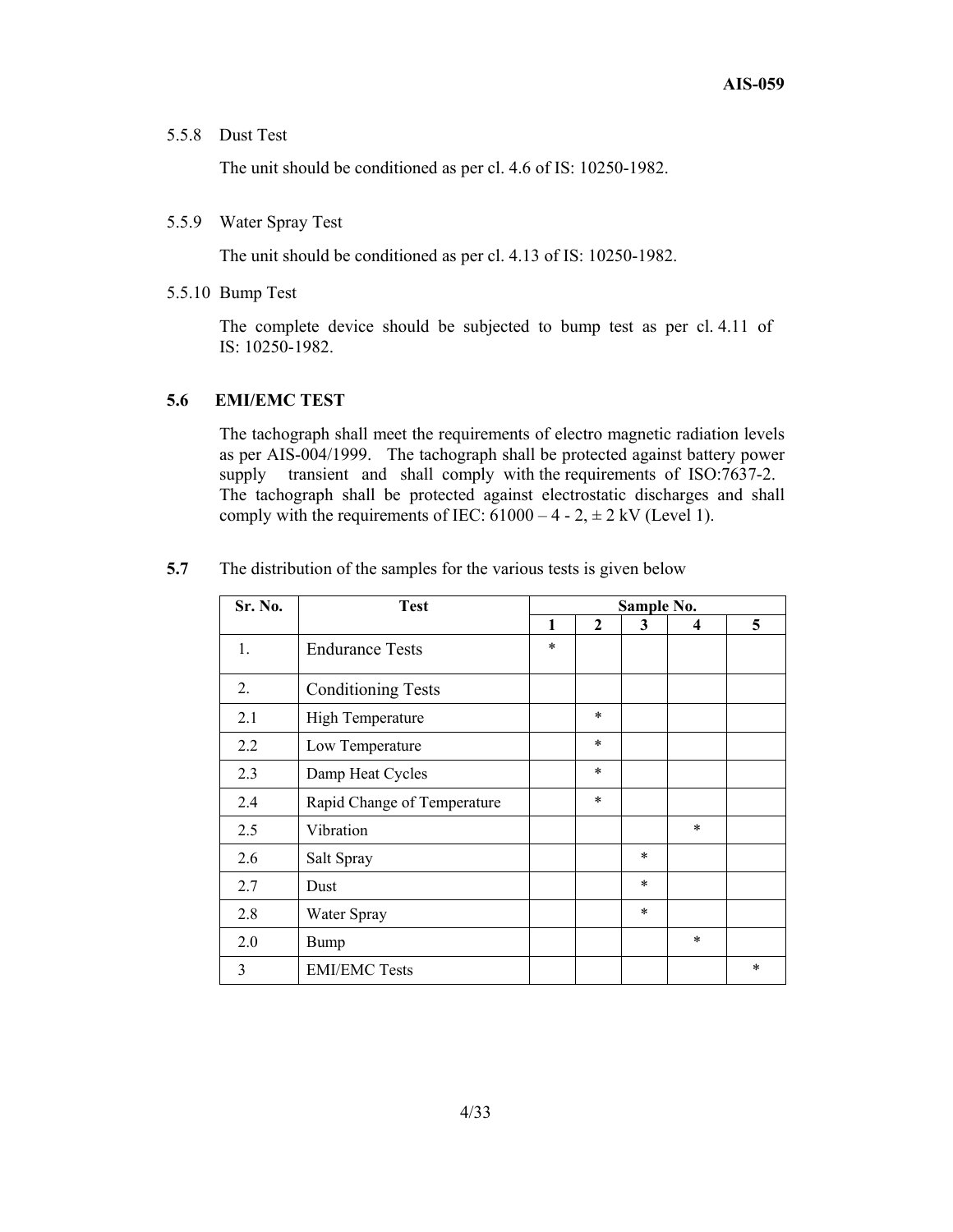#### **5.8 Performance Tests on the Device as Fitted on the Vehicle**

5.8.1 The tachograph as installed on 3 vehicles shall comply with the following additional requirements

#### 5.8.1.1 Tachograph Installation on Vehicle

 The tachograph shall be provided with an installation plaque. The plaque shall bear at least the following details

- a) Name and Address of tachograph Manufacturer
- b) Tachograph Sl. No.
- c) Characteristic Coefficient of the Vehicle in the form W=… Impulses/km
- d) Constant of the tachograph in the form K=… impulses/km
- e) Effective Circumference of the Wheel Tyres in the form L=… mm

 The tachograph shall be mounted in the test vehicle and it shall be activated with appropriate entry of characteristic coefficient of the vehicle and tachograph constant.

5.8.1.2 Vehicle Preparation

 The test vehicle shall be unladen in normal running order. The tyre pressure shall be as per the vehicle manufacturer's recommendation. The tyre wear shall be within the limits.

5.8.2 Characteristics of Test Track

The test shall be carried out on a roadway, smooth, dry and covered with asphalt or a similar material in a straight line. The roadway shall be capable of allowing the maximum speed to be maintained over a measuring strip minimum of 200m, established to the nearest one meter.

 The measuring stretch of track shall have adequate length on either ends for the purpose of achieving the test speed and stopping the vehicle at the end of the trial.

 Alternatively, suitable roller chassis dynamometer can be used for vehicle tests with necessary road load simulation.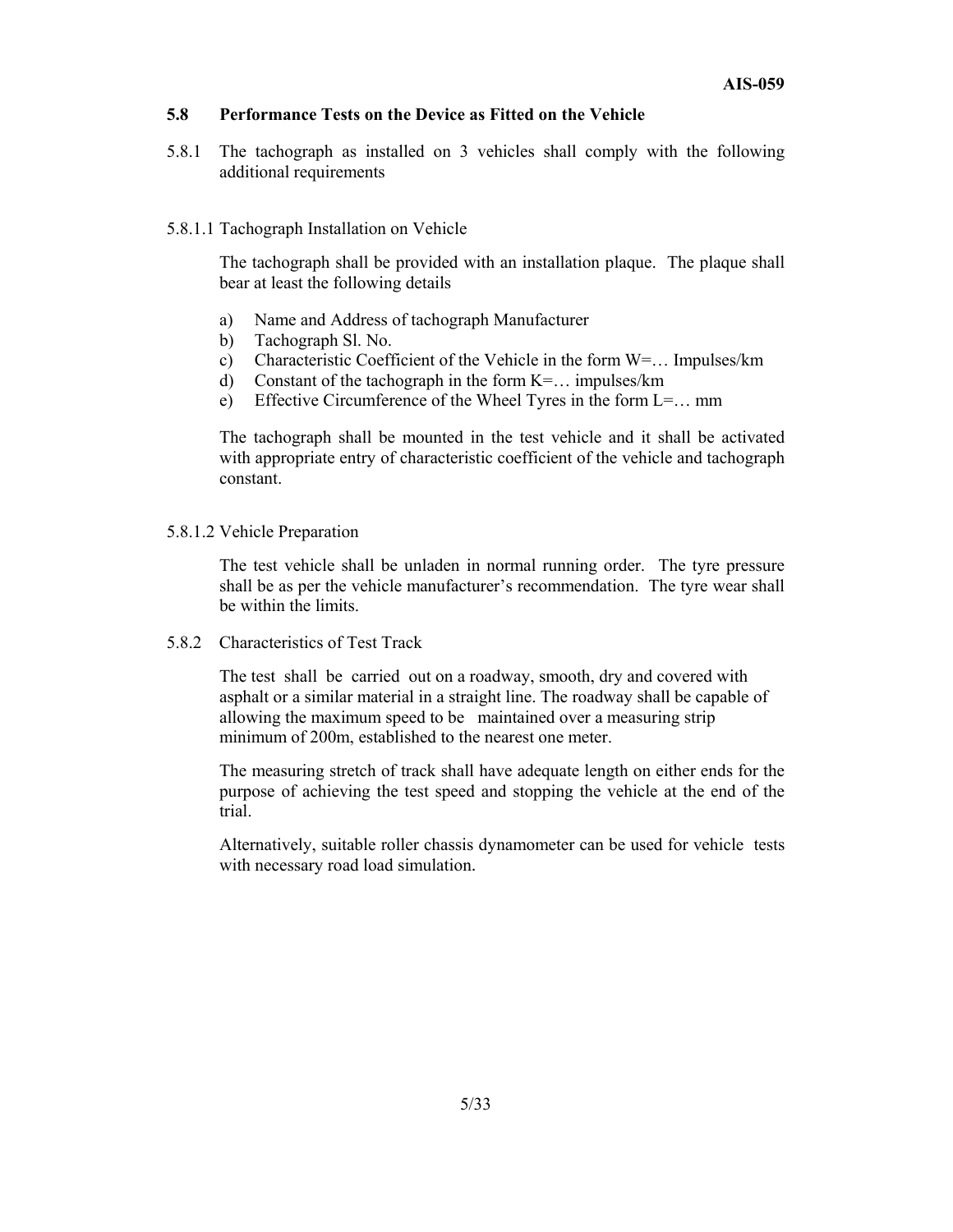#### 5.8.3 Test Method

The test vehicles shall be driven at test speeds as given below

| <b>Maximum Speed of Test</b><br><b>Vehicle as Declared by</b><br><b>Vehicle Manufacturer</b><br>(km/h) | <b>Test Speed (km/h)</b>                       |
|--------------------------------------------------------------------------------------------------------|------------------------------------------------|
| Up to $100 \text{ km/h}$                                                                               | 40 km/h and 80% of the maximum speed (rounded  |
|                                                                                                        | off to the nearest value divisible by 5)       |
| More than $100 \text{ km/h}$                                                                           | 40km/h, 80km/h and 80% of maximum speed or 120 |
|                                                                                                        | km/h whichever is lower.                       |

The test instrumentation for measuring the true vehicle speed shall be accurate within  $\pm$  0.5%.

The test vehicle shall be driven till a steady speed of  $50 \pm 2$  km/h is achieved and at this speed the vehicle shall be driven for at least 10 km.

# 5.8.4 Acceptance Criteria for Test

The tachograph when tested as per the above test method shall comply with the maximum tolerance requirement as per cl. 4.0 of Annexure I and 5.0 of Annexure II as applicable.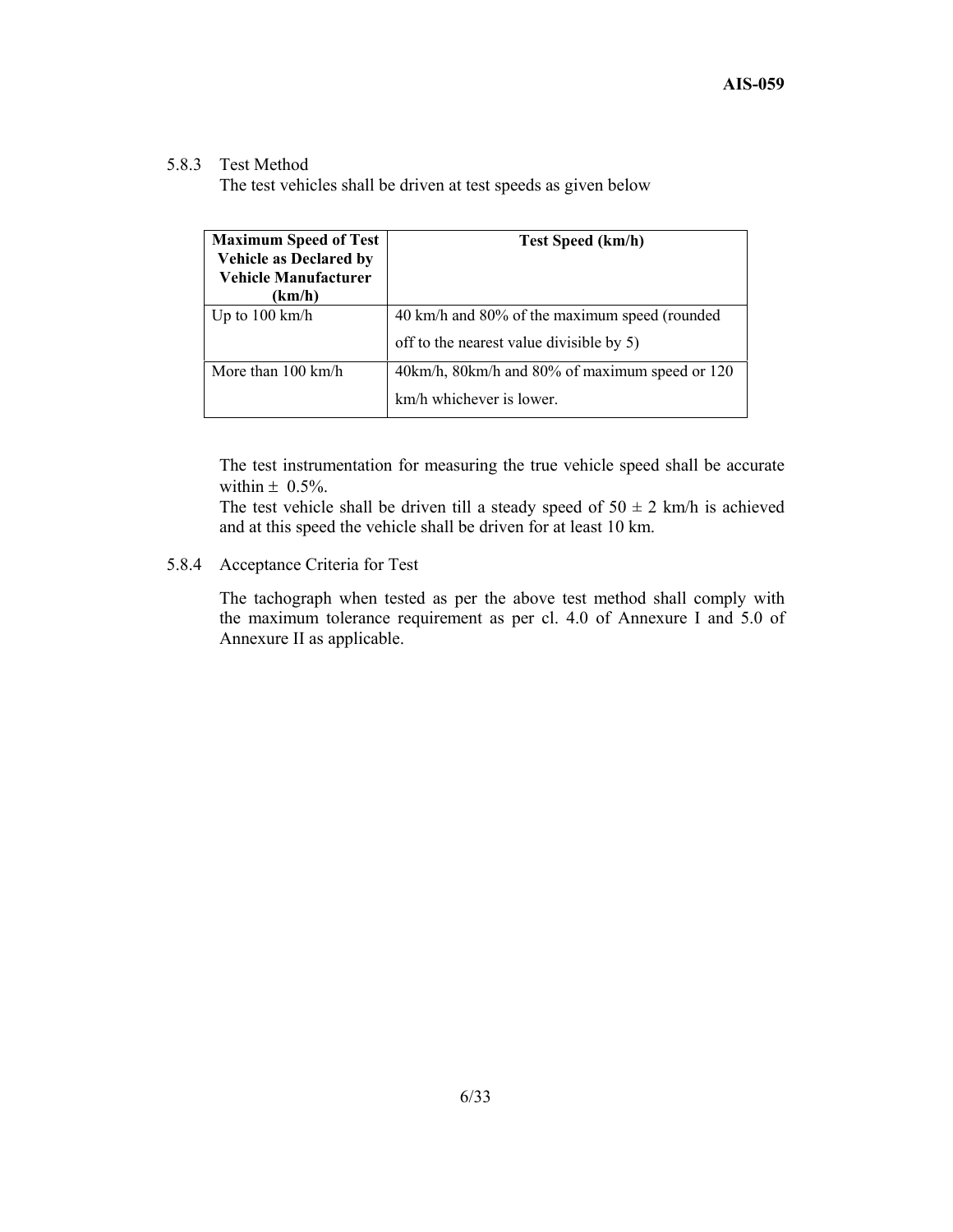#### **ANNEXURE I**  (See 4.0) **REQUIREMENT FOR CONSTRUCTION, TESTING, INSTALLATION, AND INSPECTION OF CHART TYPE TACHOGRAPH**

#### **1.0 DEFINITIONS**

#### **In this Annexure**

#### 1.1 **Recording Equipment (Tachograph) means**

 Equipment intended for installation in road vehicles to show and record automatically or semi-automatically details of the movement of those vehicles and of the certain working periods of their drivers;

#### 1.2 **Record Sheet means**

A sheet designed to accept and retain recorded data, to be placed in the tachograph and on which the marking devices of the latter inscribe a continuous record of the information to be recorded;

#### 1.3 **The Constant of the Tachograph means**

The numerical characteristic giving the value of the input signal required to show and record a distance traveled of one kilometer; this constant must be expressed either in revolutions per kilometer  $(k = ... rev/km)$ , or in impulses per kilometer  $(k = ... imp/km)$ ;

#### 1.4 **Characteristic Coefficient of the Vehicle means**

The numerical characteristic giving the value of the output signal emitted by the part of the vehicle linking it with the tachograph (gearbox output shaft or axle) while the vehicle travels a distance of one measured kilometer under normal test conditions. The characteristic coefficient is expressed either in revolutions per kilometer ( $w = ...$  rev/km) or in impulses per kilometer  $(w = ... imp/km)$ ;

#### 1.5 **Effective Circumference of Wheel Tyres means**

The average of the distances traveled by the several wheels moving the vehicle (driving wheels) in the course of one complete rotation. The measurement of these distances must be made under normal test conditions and is expressed in the form:  $L = ...$  mm.

### **2.0 GENERAL CHARACTERISTICS AND FUNCTIONS OF TACHOGRAPH**

The equipment must be able to record the following

i) Distance traveled by the vehicle;

ii) Speed of the vehicle;

iii) Driving time;

iv) Other periods of work or of availability;

v) Breaks from work and daily rest periods;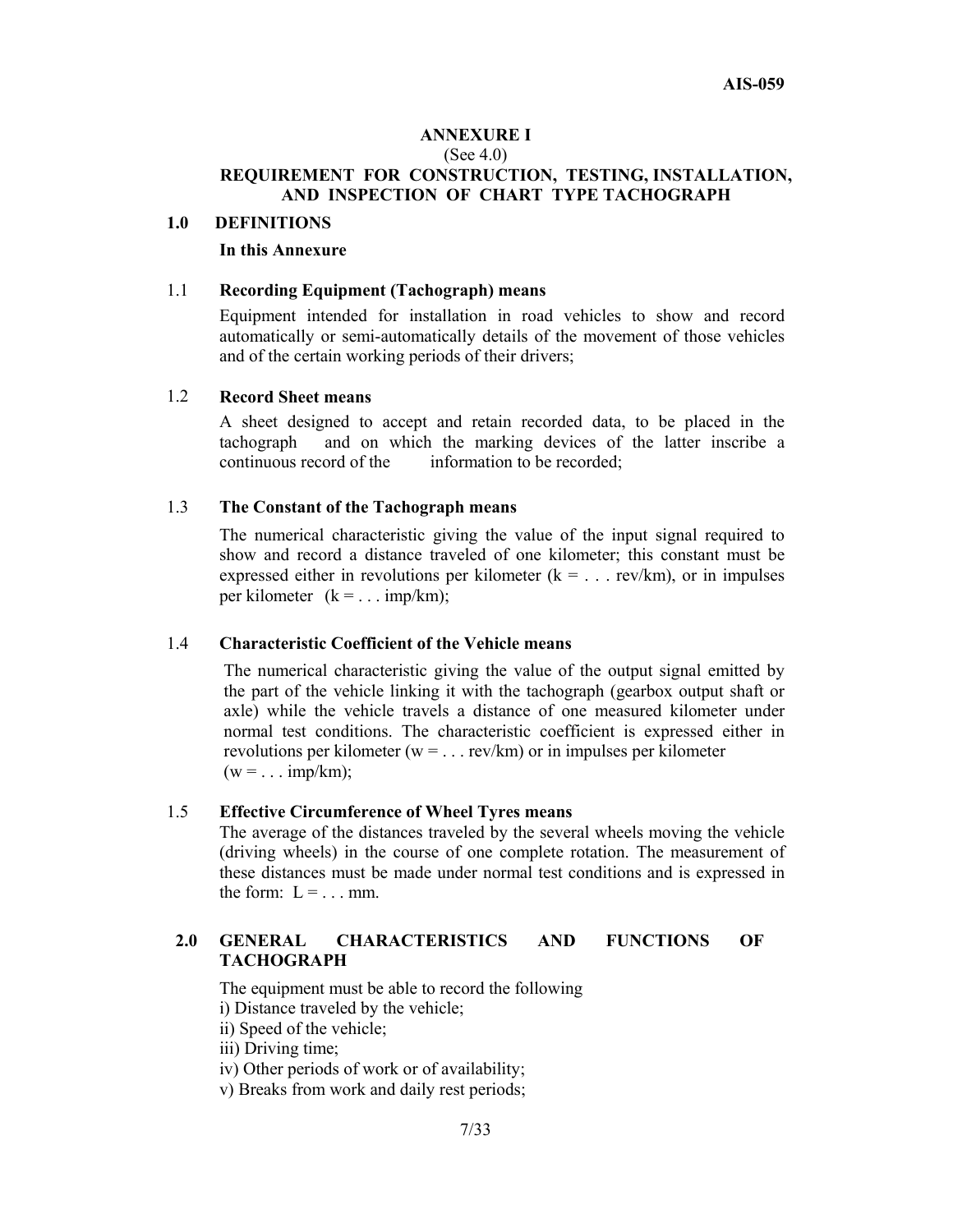- vi) Opening of the case containing the record sheet. The equipment must have the facility to retrieve the record onboard and must be able to record distinctly in case of multi-driver operation the details of the periods listed under iii, iv and v.
- vii) Driver's Identity

 The equipment must be capable of recording on sheets details of the periods listed under iii, iv and v for at least one driver and for two drivers as option.

 viii) For electronic recording equipment (tachograph), which is equipment operating by electrical signals transmitted from the distance and speed sensor, any interruption exceeding 100 milli second, in the power supply of the recording equipment (except lighting), in the power supply of the distance and speed sensor and any interruption in the signal lead to the distance and speed sensor.

#### **3.0 CONSTRUCTION REQUIREMENTS FOR TACHOGRAPH**

#### **3.1 Tachograph shall include the following**

- 3.1.1 Visual instruments showing
	- a) Distance traveled (Odometer),
	- b) Speed (speedometer),
	- c) Time (clock).
- 3.1.2 Recording instruments comprising
	- a) A recorder of the distance traveled,
	- b) A speed recorder,
	- c) One or more time recorders
	- d) Driver's Identity
- 3.1.3 A means of marking showing on the record sheet individually
	- a) Each opening of the case containing that sheet
	- b) For electronic recording equipment, any interruption exceeding 100 ms in the power supply of the recording equipment (except lighting), not latter than at switching on the power supply again,
	- c) For electronic equipment any interruption exceeding 100 ms in the power supply of the distance and speed sensor and any interruption in the signal lead to the distance and speed sensor.
- 3.1.4 Any inclusion in the equipment of the devices additional to those listed above must not interfere with the proper operation of the mandatory devices or with the reading of them.

 The equipment must be submitted for approval complete with any such additional devices.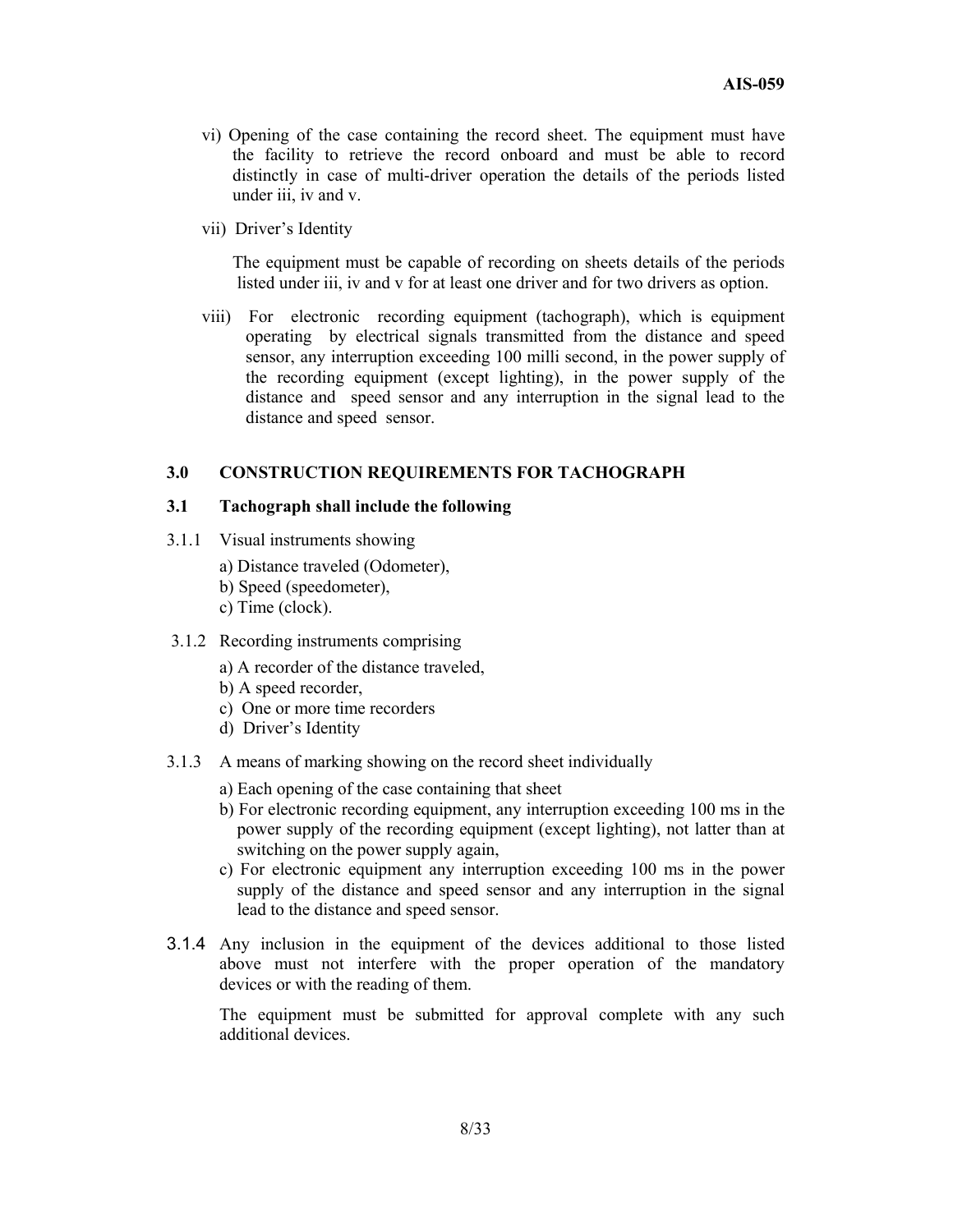#### **3.2. Materials**

- 3.2.1 All the constituent parts of the tachograph must be made of materials with sufficient stability and mechanical strength and stable electrical and magnetic characteristics.
- 3.2.2. Any modification in a constituent part of the equipment or in the nature of the materials used for its manufacture must, before being applied in manufacture, be submitted for approval to the authority, which granted type-approval for the equipment.

#### **3.3 Measurement of distance traveled**

 The distances traveled may be measured and recorded either - So as to include forward and reverse movement or forward only.

Any recording of reversing movements must on no account affect the clarity and accuracy of the other recordings.

#### **3.4 Measurement of speed**

- 3.4.1 The range of speed measurement shall be as stated in the type approval certificate.
- 3.4.2 The natural frequency and the damping of the measuring device must be such that the instruments showing and recording the speed can, within the range of measurement, follow acceleration changes of up to 2  $\text{m/s}^2$  and deceleration changes up to 5  $\text{m/s}^2$  within the limits of accepted tolerances.
- 3.5 Measurement of time (clock)
- 3.5.1 The control of the mechanism for resetting the clock must be located inside a case containing the record sheet; each opening of that case must be automatically recorded on the record sheet. Any resetting of the clock must be automatically recorded
- 3.5.2 If the forward movement mechanism of the record sheet is controlled by the clock, the period during which the latter will run correctly after being fully wound must be greater by at least 10 % than the recording period corresponding to the maximum sheet-load of the equipment.

#### **3.6 Lighting and Protection**

- 3.6.1 The visual instruments of the equipment must be provided with adequate non-dazzling lighting.
- 3.6.2 For normal conditions of use, all the internal parts of the equipment must be protected against damp and dust. In addition they must be made proof against tampering by means of casings capable of being sealed.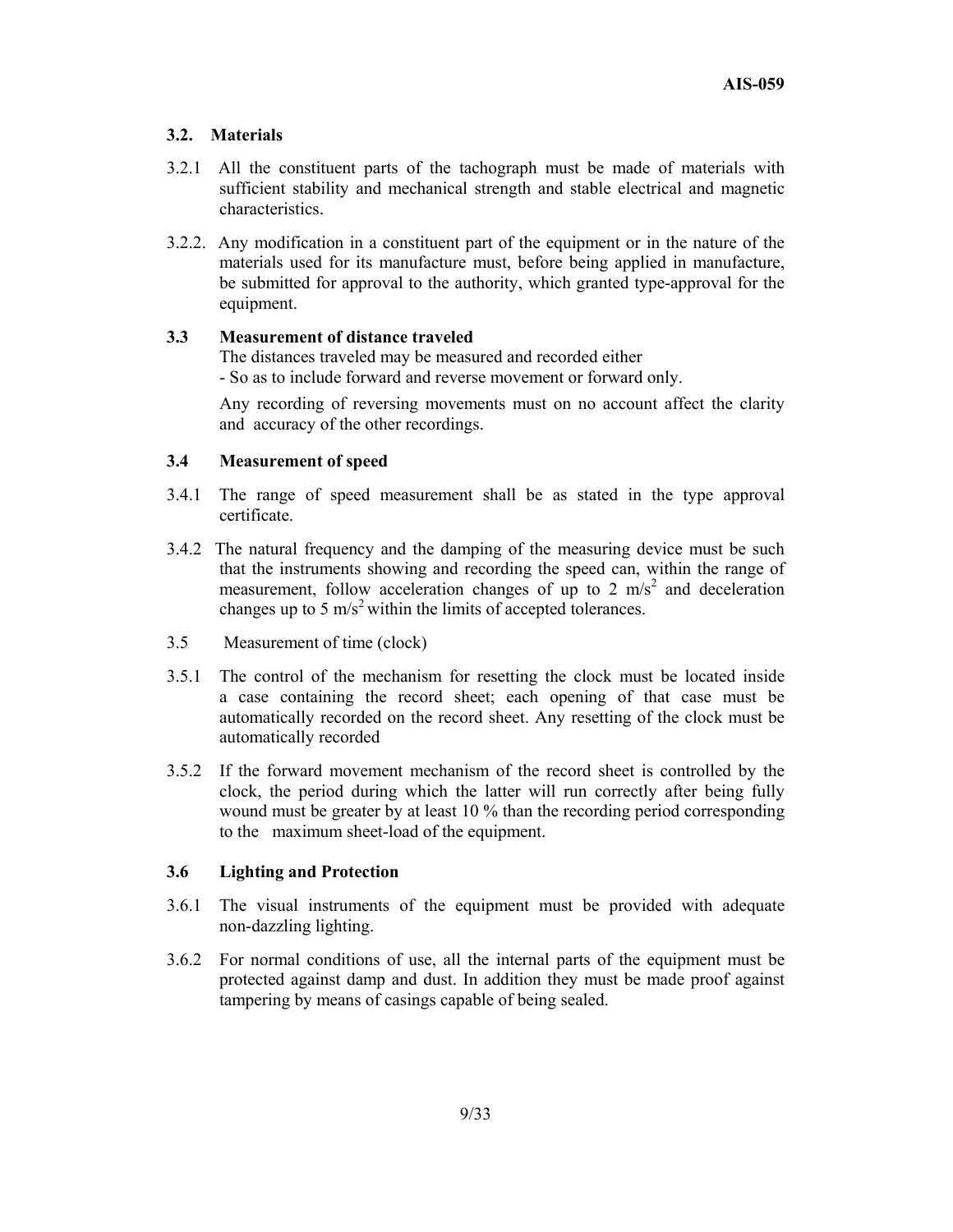#### **3.7 Visual instruments**

- i) Distance traveled indicator (distance recorder)
- ii) The value of the smallest grading on the instrument showing distance traveled must be 0.1 kilometers. Figures showing hectometers must be clearly distinguishable from those showing whole kilometers.
- iii) The figures on the distance recorder must be clearly legible and must have an apparent height of at least 4 mm.
- iv) The distance recorder must be capable of reading up to at least 99 999.9 kilometers.

#### **3.8 Speed indicators (speedometer)**

- i) Within the range of measurement, the speed scale must be uniformly graduated by 1, 2, 5 or 10 kilometers per hour. The value of a speed graduation (space between two successive marks) must not exceed 10 % of the maximum speed shown on the scale.
- ii) The length of each space on the scale representing a speed difference of 10 kilometers per hour must not be less than 10 millimeters.
- iii) On an indicator with a needle, the distance between the needle and the instrument face must not exceed three millimeters.

#### **3.9 Time indicator (clock)**

 The time indictor must be visible from outside the equipment and give a plain and unambiguous reading.

#### **3.10 Recording instrument**

- 3.10.1 **General Points**: All equipment, whatever the form of the record sheet (strip or disc) must be provided with a mark enabling the record sheet to be inserted correctly, in such a way as to ensure that the time shown by the clock and the time-marking on the sheet correspond.
- 3.10.2 The mechanism moving the record sheet must be such as to ensure that the latter moves without play and can be freely inserted and removed.
- 3.10.3 For record sheets in disc form, the forward movement device must be controlled by the clock mechanism. In this case, the rotating movement of the sheet must be continuous and uniform, with a minimum speed of seven millimeters per hour measured at the inner border of the ring marking the edge of the speed recording area.

 In equipment of the strip type, where the forward movement device of the sheets is controlled by the clock mechanism the speed of rectilinear forward movement must be at least 10 millimeters per hour.

3.10.4 Recording of the distance traveled, of the speed of the vehicle and of any opening of the case containing the record sheet or sheets must be automatic.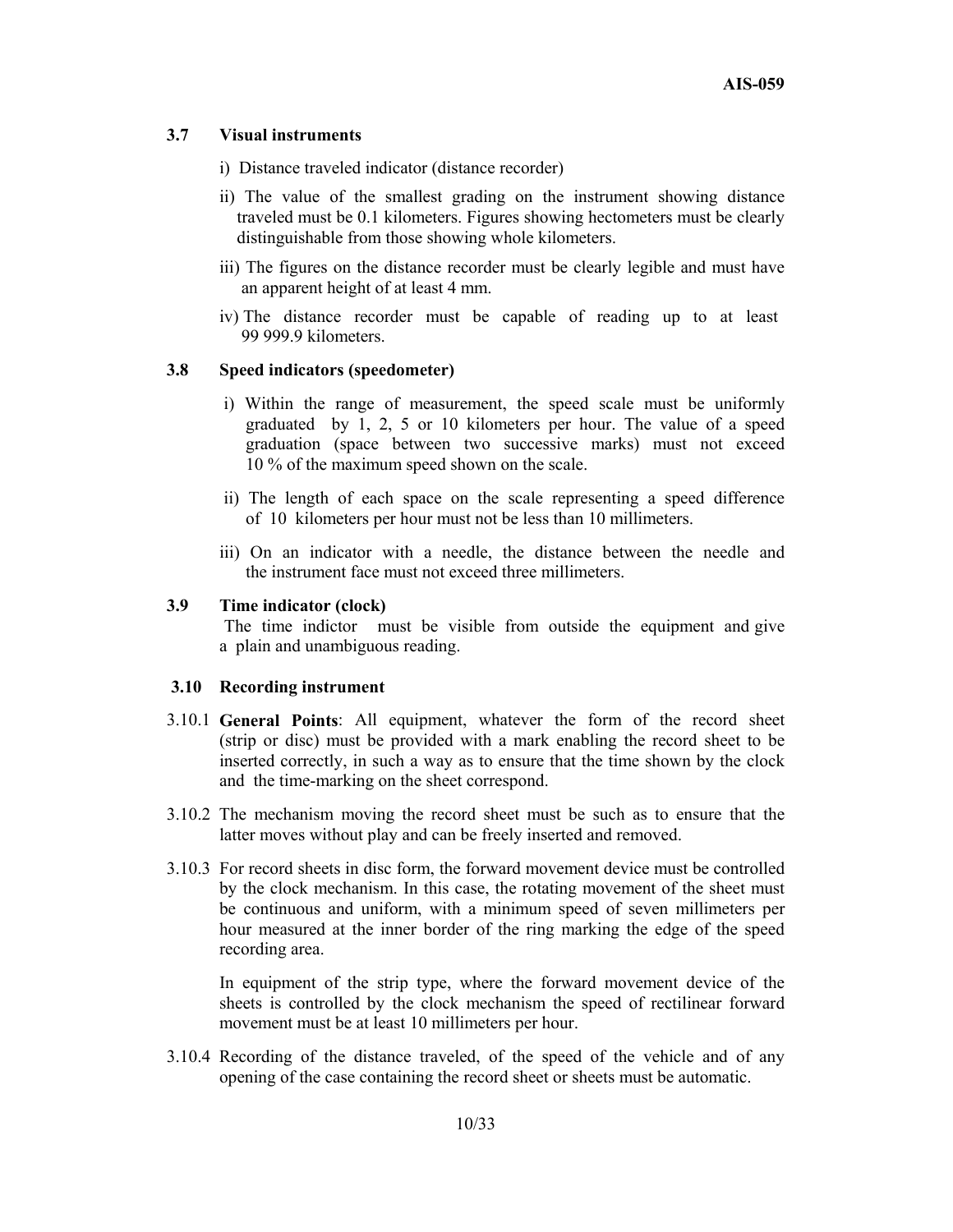- 3.10.5 Recording distance traveled
- 3.10.5.1 Every kilometer of distance traveled must be represented on the record by a variation of at least one millimeter on the corresponding coordinate.
- 3.10.5.2 Even at speeds reaching the upper limit of the range of measurement, the record of distances must still be clearly legible.
- 3.10.6 Recording speed
- 3.10.6.1 Whatever the form of the record sheet, the speed recording stylus must normally move in a straight line and at right angles to the direction of travel of the record sheet.

However, the movement of the stylus may be curvilinear, provided the following conditions are satisfied

- a) The trace drawn by the stylus must be perpendicular to the average circumference (in the case of sheets in disc form) or to the axis (in the case of sheets in strip form) of the area reserved for speed recording,
- b) The ratio between the radius of curvature of the trace drawn by the stylus and the width of the area reserved for speed recording must be not less than 2.4 to 1 whatever the form of the record sheet,
- c) The markings on the time-scale must cross the recording area in a curve of the same radius as the trace drawn by the stylus. The spaces between the markings on the timescale must represent a period not exceeding one hour.
- 3.10.6.2 Each variation in speed of 10 kilometers per hour must be represented on the record by a variation of at least 1.5 millimeters on the corresponding coordinate.
- 3.10.7 Recording time
- 3.10.7.1 Tachograph must be so constructed that the period of the driving time is always recorded automatically and that it is possible, through the operation where necessary of a switch device to record separately the other periods of time.
- 3.10.7.2 It must be possible, from the characteristics of the traces, their relative positions to distinguish clearly between the various periods of time.

 The various periods of time should be differentiated from one another on the record by differences in the thickness of the relevant traces, or by any other system of at least equal effectiveness from the point of view of legibility and ease of interpretation of the record.

3.10.7.3 In the case of vehicles with a crew consisting of more than one driver, the recordings provided for cl. 3.10.7.1 must be made on two separate sheets, each sheet being allocated to one driver. In this case, the forward movement of the separate sheets must be effected either by a single mechanism or by separate synchronized mechanisms.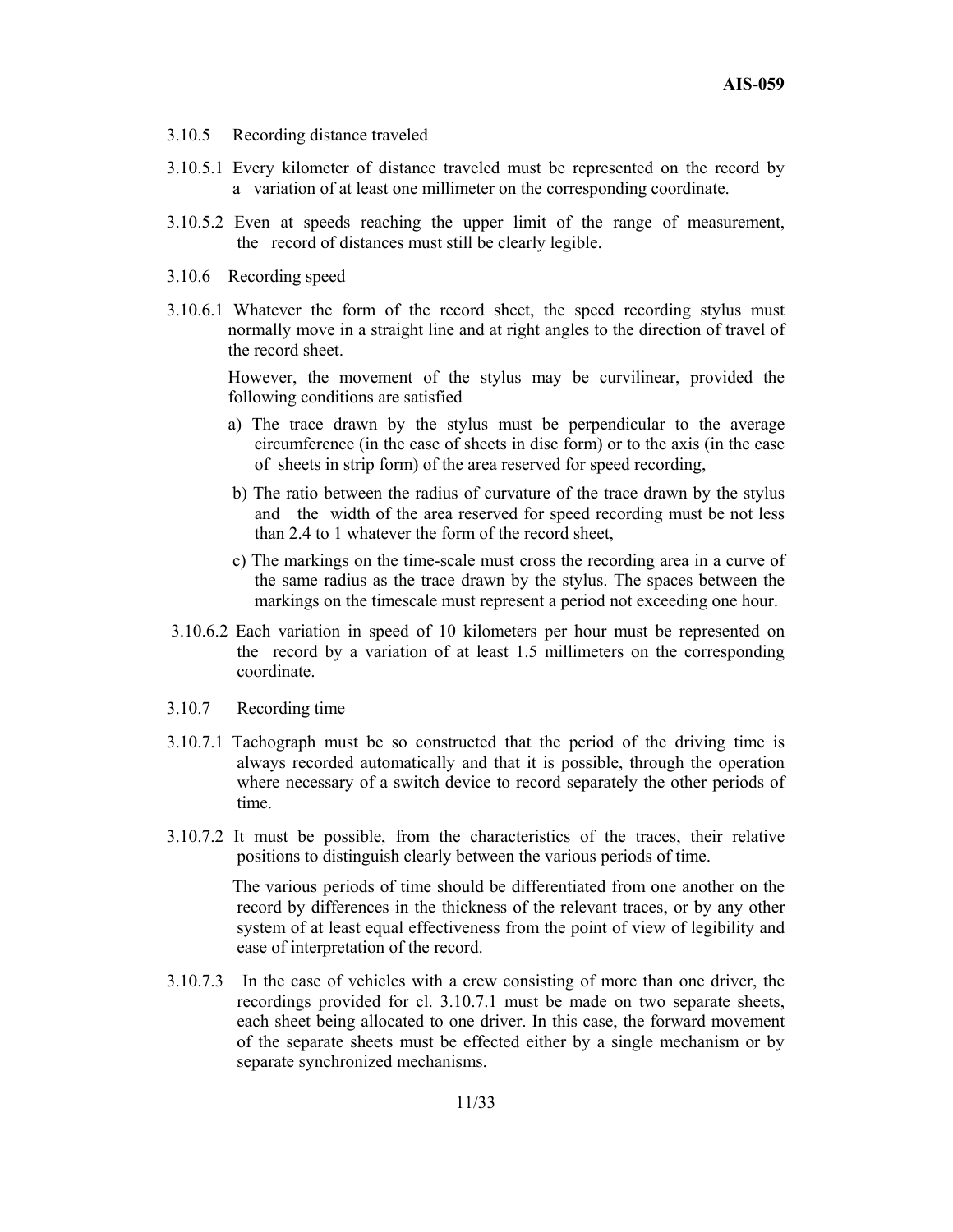- 3.10.8 Closing device
	- i) The case containing the record sheet or sheets and the control of the mechanism for resetting the clock must be provided with a lock.
	- ii) Each opening of the case containing the record sheet or sheets and the control of the mechanism for resetting the clock must be automatically recorded on the sheet or sheets.
- 3.10.9 Markings
	- i) The following markings must appear on the instrument face of the equipment

 - close to the figure shown by the distance recorder, the unit of measurement of distance, indicated by the abbreviation 'km',

- Near the speed scale, the marking 'km/h',

 -The measurement range of the speedometer in the form 'V min . . . km/h, V max  $\ldots$  km/h', This marking is not necessary if it is shown on the descriptive plaque of the equipment.

ii) The descriptive plaque must be built into the equipment and must show the following markings, which must be visible on the equipment when installed

-Name and address of the manufacturer of the equipment,

- Manufacturer's serial number and year of construction, Equipment type/ model name

- The constant of the equipment in the form  $k = ...$  rev/km  $\prime$  or  $k = \ldots$  imp/km'.

 - Optionally, the range of speed measurement, in the form indicated in point 1,

- Should the sensitivity of the instrument to the angle of inclination be capable of affecting the readings given by the equipment beyond the permitted tolerances, the permissible angle expressed as



Where  $\alpha$  is the angle measured from the horizontal position of the front face (fitted the right way up) of the equipment for which the instrument is calibrated, while  $\beta$  and  $\gamma$  represent respectively the maximum permissible upward and downward deviations from the angle of calibration  $\alpha$ .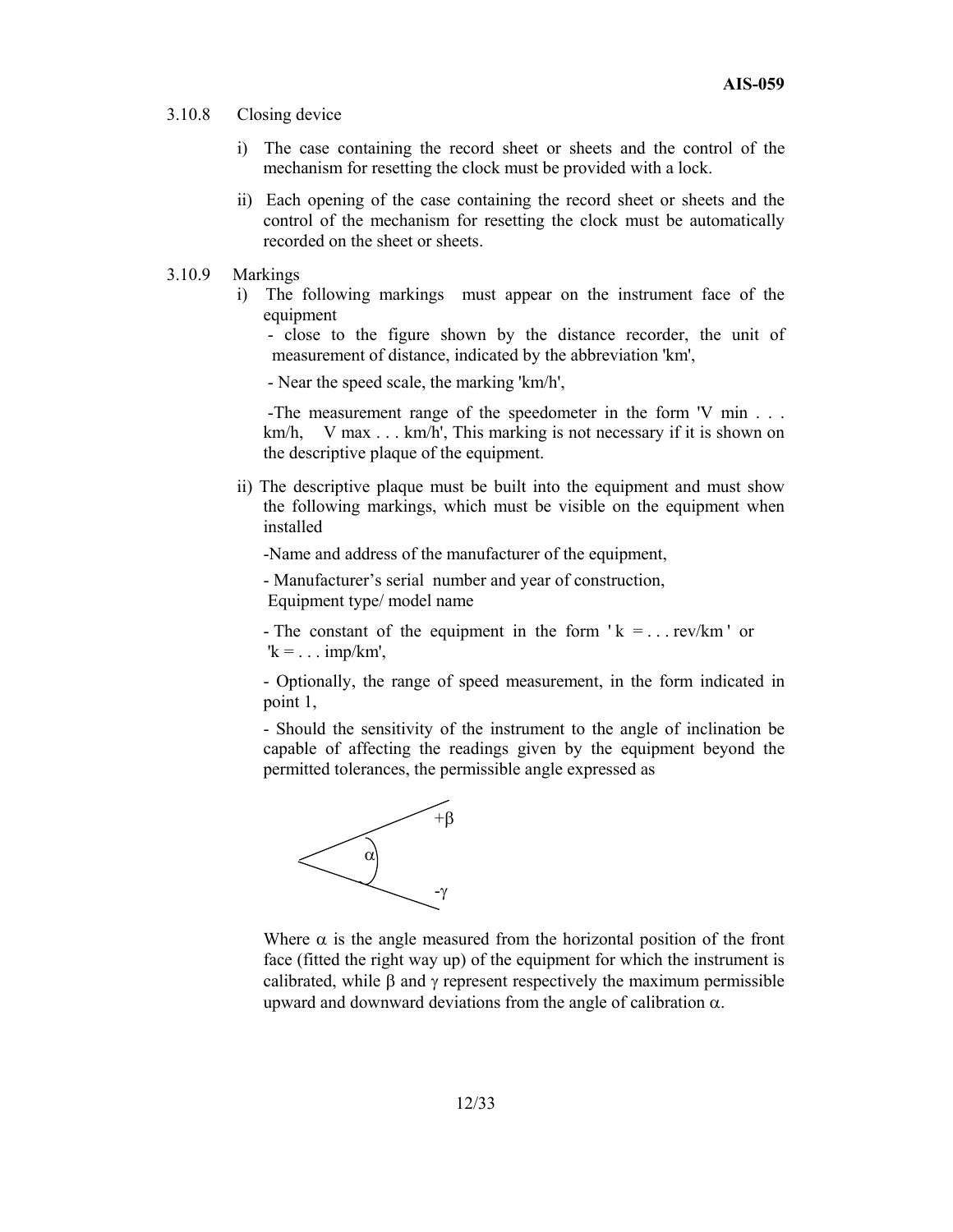#### **4.0 Maximum Tolerances (visual and recording instruments)**

#### **4.1 On the test bench before installation**

(a) Distance traveled:

1 % more or less than the real distance, where that distance is at least one kilometer;

(b) speed:

3 km/h more or less than the real speed;

(c) Time:

 $\pm$  two minutes per day with a maximum of 10 minutes per seven days in cases where the running period of the clock after rewinding is not less than that period.

#### **4.2 On installation**

(a) Distance traveled:

 2 % more or less than the real distance, where that distance is at least one kilometer;

(b) Speed:

4 km/h more or less than the real speed;

(c) Time:

 $\pm$  two minutes per day, or

 $\pm 10$  minutes per seven days.

- 4.3 The above tolerances apply for the lab testing as a component and type testing in as installation condition.
- 4.4. The maximum tolerances set out in cl. 4.1 and 4.2 are valid for temperatures between 0° and 40°C, temperatures being taken in close proximity to the equipment.
- 4.5. Measurement of the maximum tolerances set out in cl. 4.2 shall take place under the conditions laid.

#### **5.0 RECORD SHEETS**

5.1 The record sheets must be such that they do not impede the normal functioning of the instrument and that the records, which they contain, are indelible and easily legible and identifiable. The record sheets must retain their dimensions and any records made on them under normal conditions of humidity and temperature.

 In addition it must be possible to write on the sheets, without damaging them and without affecting the legibility of the recordings.

 Under normal conditions of storage, the recordings must remain clearly legible for at least one year.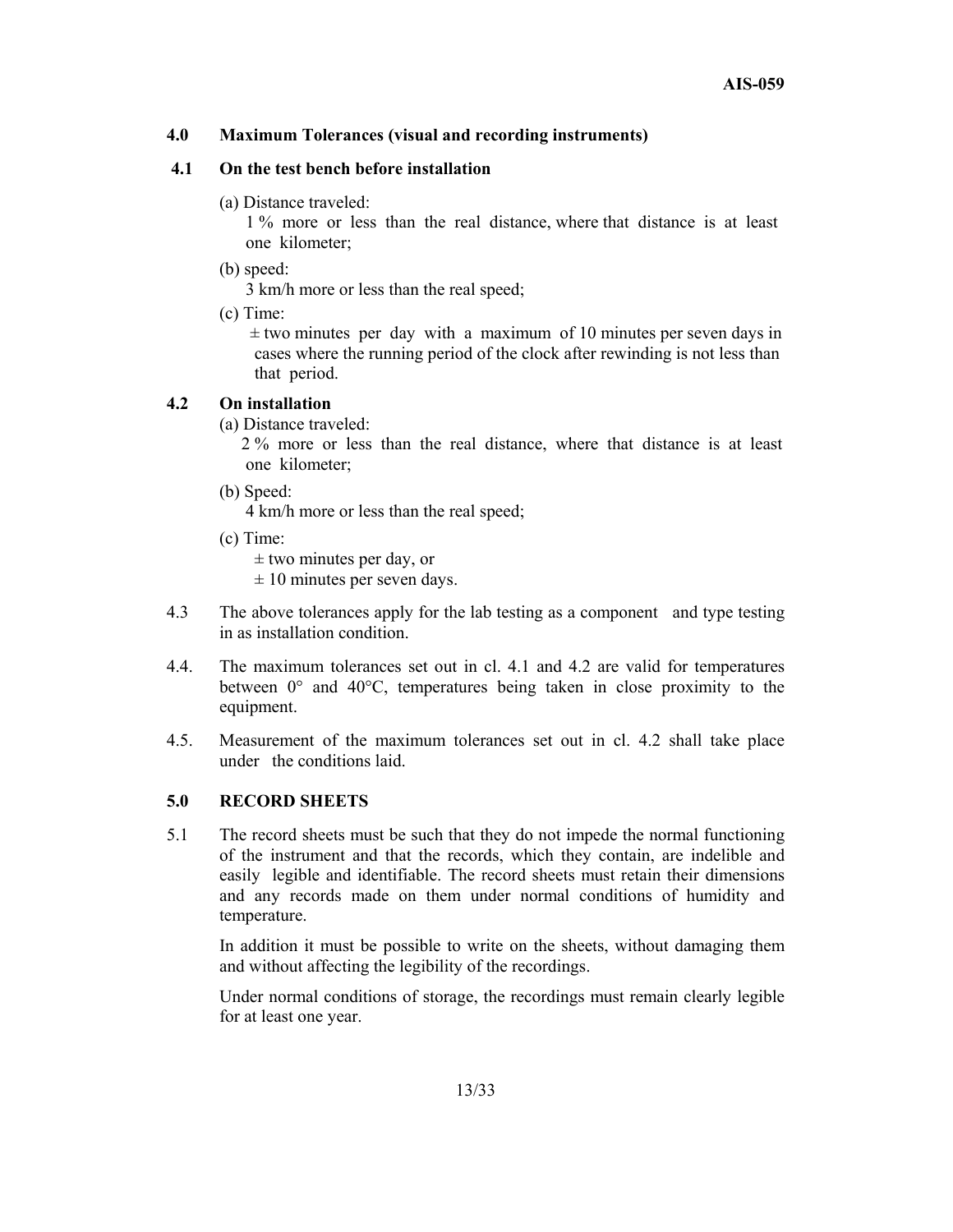5.2 The minimum recording capacity of the sheets, whatever their form, must be 24 hours.

If several discs are linked together to increase the continuous recording capacity which can be achieved without intervention by staff, the links between the various discs must be made in such a way that there are no breaks in or overlapping of recordings at the point of transfer from one disc to another.

#### **5.2 Recording areas and their graduation**

- 5.2.1 The record sheets shall include the following recording areas
	- An area exclusively reserved for data relating to speed,
	- An area exclusively reserved for data relating to distance traveled,

- One or more areas for data relating to driving time, to other periods of work and availability to breaks from work and to rest periods for drivers.

The area for recording speed must be scaled off in divisions of 20 kilometers per hour or less. The speed corresponding to each marking on the scale must be shown in figures against that marking. The symbol 'km/h' must be shown at least once within the area. The last marking on the scale must coincide with the upper limit of the range of measurement.

5.2.2 The area for recording distance traveled must be set out in such a way that the number of kilometers traveled may be read without difficulty. The area or areas reserved for recording the periods referred to in point 1 must be so marked that it is possible to distinguish clearly between the various periods of time.

#### **5.3 Information to be printed on the record sheets**

Each sheet must bear, in printed form, the following information

- a) Name and address or trade name of the manufacturer,
- b) Approval mark for the model of the sheet,
- c) Approval mark for the type or types of equipment in which the sheet may be used,
- d) Upper limit of the speed measurement range, printed in kilometers per hour.

By way of minimal additional requirements, each sheet must bear, in printed form a time-scale graduated in such a way that the time may be read directly at intervals of fifteen minutes while each five minute interval may be determined without difficulty.

#### **5.4 Free space for hand written insertions**

 A free space must be provided on the sheets such that drivers may as a minimum write in the following details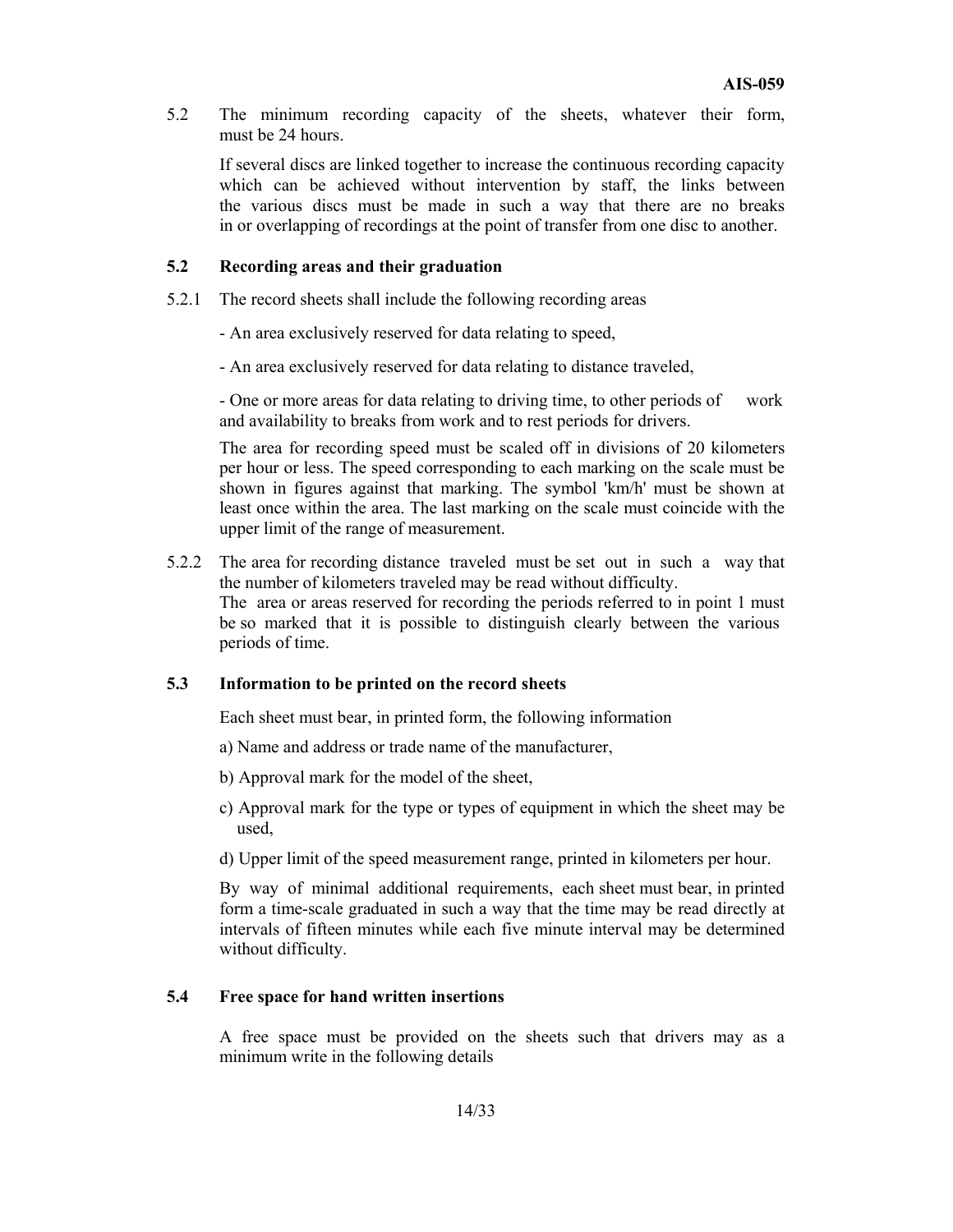-Surname and first name of the driver,

-Date and place where use of the sheet begins and date and place where such use ends,

 -The registration number or numbers of the vehicle or vehicles to which the driver is assigned during the use of the sheet,

 -Odometer readings from the vehicle or vehicles to which the driver is assigned during the use of the sheet,

-The time at which any change of vehicle takes place.

# **6.0 INSTALLATION OF TACHOGRAPH**

- 6.1. Tachograph must be positioned in the vehicle in such a way that the driver has a clear view from his seat of speedometer, distance recorder and clock while at the same time all parts of those instruments, including driving parts, are protected against accidental damage.
- 6.2 It must be possible to adapt the constant of the tachograph to the characteristic coefficient of the vehicle by means of a suitable device, to be known as an adaptor.

 Vehicles with two or more rear axle ratios must be fitted with a switch device whereby these various ratios may be automatically brought into line with the ratio for which the equipment has been adapted to the vehicle.

- 6.3 After the equipment has been checked on installation, an installation plaque shall be affixed to the vehicle beside the equipment or in the equipment itself and in such a way as to be clearly visible.
- 6.4 The equipment shall, furthermore, be so designed that it is possible, without opening the case, to verify that recordings are being made.
- 6.5 In order to ensure that tachograph functions reliable and correctly, it is advisable that the competent authorities lay down uniform requirements for the periodic checks and inspections and sealing to which the equipment is to be subjected after installation. It is also advisable that the competent authorities define the responsibilities of drivers and fleet owners.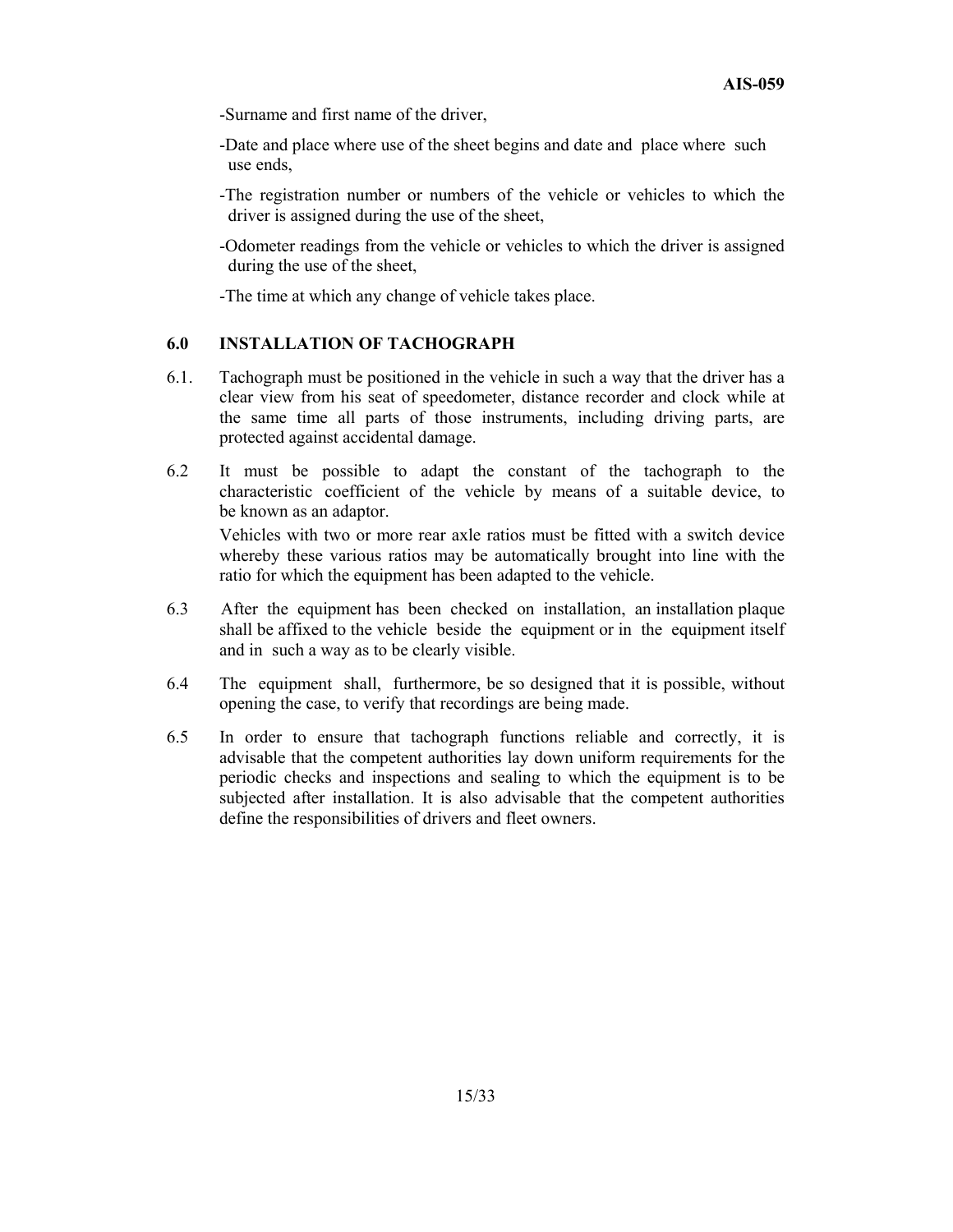#### **ANNEXURE II**

#### **( See 4.0)**

#### **REQUIREMENT FOR CONSTRUCTION, TESTING, INSTALLATION, AND INSPECTION OF ELECTRONIC DIGITAL TACHOGRAPH**

#### **1.0 DEFINITIONS**

#### **In this Annexure**

#### 1.1 **"Activation" means**

 phase where the tachograph become fully operational and implants all functions, including security functions;

#### 1.2 **"Authentication" means**

a function intended to establish and verify a claimed identity;

#### 1.3 **"Authenticity" means**

the property that an information is coming from a party whose identity can be verified;

#### 1.4 **"Built-in-test (BIT)" means**

tests run at request, triggered by the operator or by an external equipment;

#### 1.5 **"Calendar day" means**

a day ranging from 00.00 hours to 24.00 hours. All calendar days relate to IST time

### 1.6 **"Calibration" means**

updating or confirming vehicle parameters to be held in the data memory. Vehicle parameters include vehicle identification and vehicle characteristics (w. k, l, tyre size, speed limiting device setting (if applicable), current IST time, current odometer value);

#### 1.7 **"Card number" means**

a 16 alpha-numerical character number that uniquely identifies a tachograph card

#### 1.8 **"Card consecutive index" means**

the  $14<sup>th</sup>$  alpha-numerical character of a card number that is used to differentiate the different cards issued to a company or a body entitled to be issued several tachograph cards. The company or the body is uniquely identified by the 13 first characters of the card number;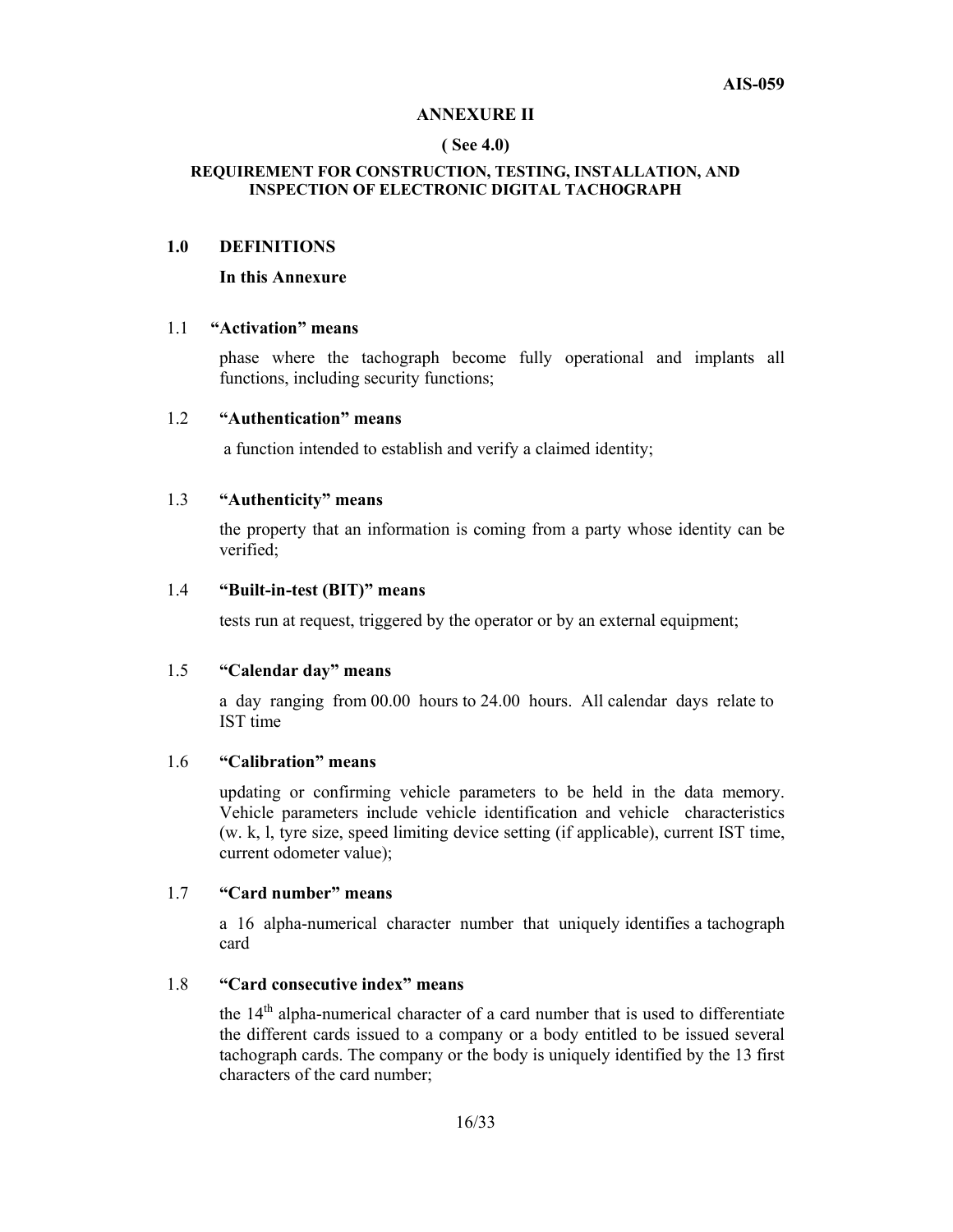#### 1.9 **"Card renewal index" means**

the  $16<sup>th</sup>$  alpha-numerical character of a card number, which is incremented each time a tachograph card is renewed;

#### 1.10 **"Card replacement index" means**

the  $15<sup>th</sup>$  alpha-numerical character of a card number which is incremented each time a tachograph card replaced.

#### 1.11 **"Characteristics coefficient of the vehicle" means**

the numerical characteristic giving the value of the output signal emitted by the part of the vehicle linking it with the tachograph (gearbox output shaft or axle) while the vehicle travels a distance of one kilometer under standard test conditions.

The characteristic coefficient is expressed in impulses per kilometer  $(w = ... Imp/km);$ 

#### 1.12 **"Company card" means**

a tachograph card issued by the authorities to the owner or holder of vehicles fitted with tachograph;

the company card identifies the company and allows for displaying, downloading and printing of the data stored in the tachograph which has been locked by this company;

#### 1.13 **"Constant of the Tachograph" means**

the numerical characteristics giving the value of the input signal required to show and record a distance traveled of one kilometer; this constant shall be expressed in impulses per kilometer  $(k = ... Imp/km)$ ;

#### 1.14 **"Data memory" means**

an electronic data storage device built into the tachograph;

#### 1.15 **"Downloading" means**

copying together with digital signature of a part or of a complete set of data stored in the data memory of the vehicle or in the memory of a tachograph card; downloading may not alter or delete any stored data;

#### 1.16 **"Driver card" means**

a tachograph card issued by the authorities to a particular driver; the driver card identifies the driver and allows for storage of driver activity data;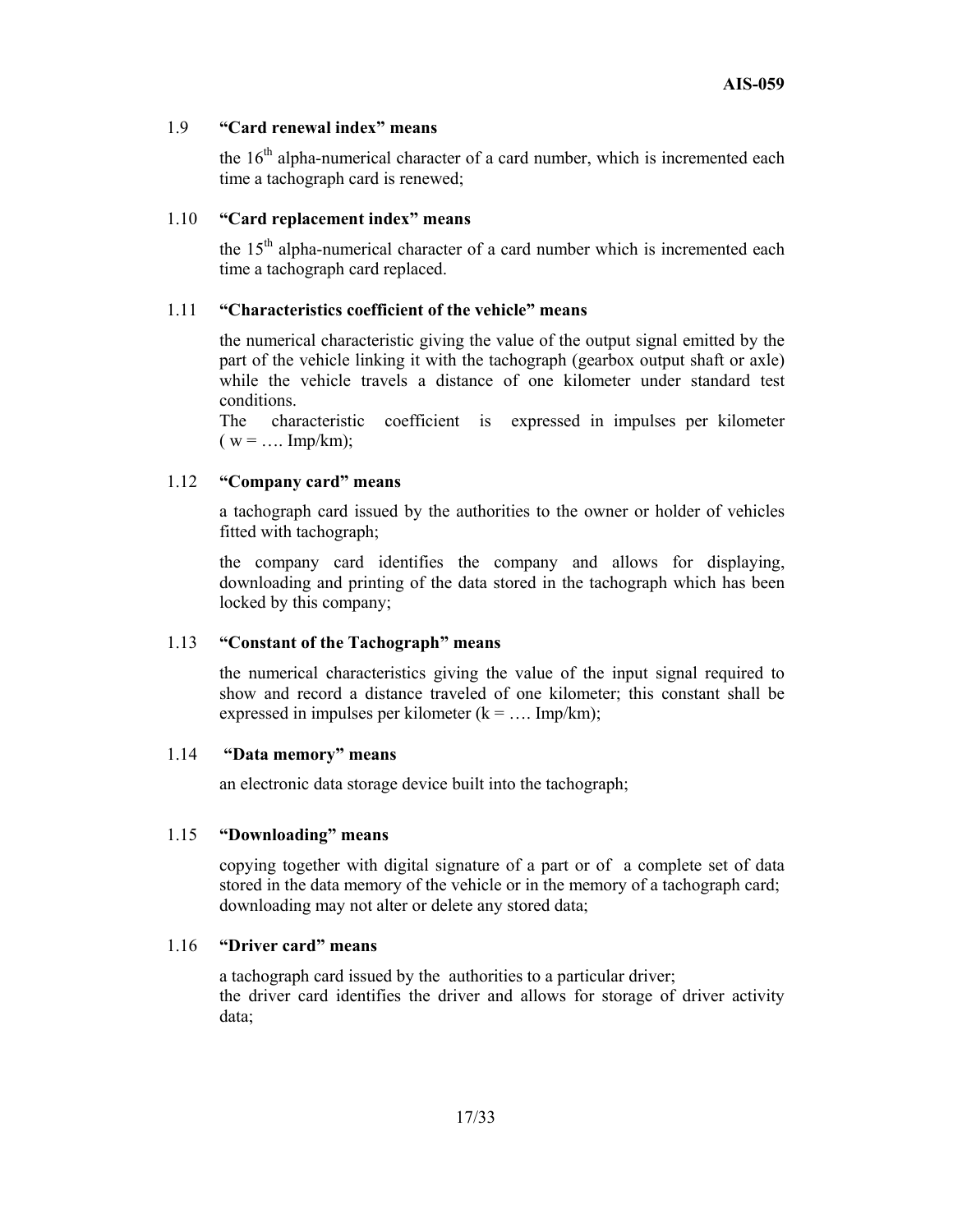#### 1.17 **"Effective circumference of the wheel tyres" means**

the average of the distances traveled by each of the wheels moving the vehicle (driving wheels) in the course of one complete rotation. The measurement of these distances shall be made under standard test conditions and is expressed in the form " $I = ...$  mm". Vehicle manufacturers may replace the measurement of these distances by a theoretical calculation which takes into account the distribution of the weight on the axles, vehicle unladen in normal running order. The methods for such theoretical calculation will be approved by a competent authority.

#### 1.18 **"Event" means**

abnormal operation detected by the tachograph, which may come from a fraud attempt;

#### 1.19 **"Fault" means**

abnormal operation detected by the tachograph, which may come from an equipment malfunction or failure;

#### 1.20 **"Installation" means**

mounting of the tachograph in a vehicle;

#### 1.21 **"Speed sensor" means**

part of the tachograph, providing a signal representative of vehicle speed and/or distance traveled;

#### 1.22 **"Non valid card" means**

a card detected as faulty, or which initial authentication failed, or which start of validity date is not yet reached, or which date has passed;

#### 1.23 **"Over speeding" means**

exceeding the authorized speed of the vehicle, defined as any period of more than 60 seconds during which the vehicle's measured speed exceeds the limit for setting the speed limitation device on the installation and use of speed limitation devices for certain categories of motor vehicles.

#### 1.24 **"Printer" means;**

component of the tachograph which provides printouts of stored data;

#### 1.25 **"Tachograph" means;**

the total equipment intended for installation in road vehicles to show, record and store automatically or semi-automatically details of the movement of such vehicle and of certain work periods their drivers;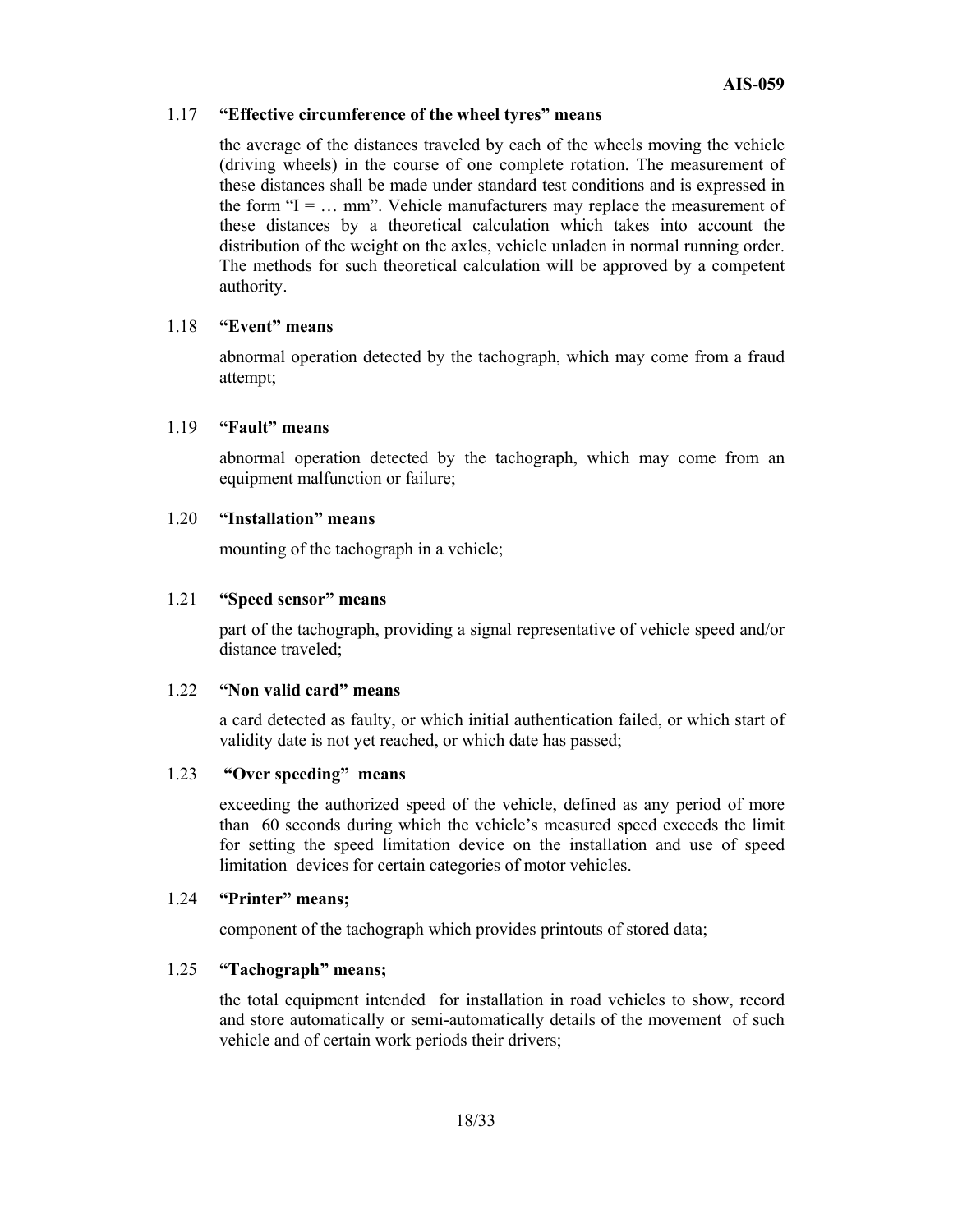#### 1.26 **"Self test" means;**

tests run cyclically and automatically by the tachograph to detect faults;

#### 1.27 **"Tachograph card " means;**

smart card intended for use with the tachograph. Tachograph cards allow for identification by the tachograph of the identify (or identify group) of the cardholder and allow for data transfer and storage. A tachograph card may be of the following types;

- driver card
- company card

#### 1.28 **"Type approval" means;**

process to certify, that the tachograph (or component) or the tachograph card under investigation fulfils the requirements of this standard;

#### 1.29 **"Tyre size" means;**

the designation of the dimensions of the tyres .

# 1.30 **"Vehicle identification" means**

number identifying the vehicle: vehicle registration number (VRN) with indication of the registering authority and vehicle identification number (VIN).

#### 1.31 **"Vehicle unit (VU)"means**

the tachograph excluding the motion sensor and the cables connecting the motion sensor. The vehicle unit may either be a single unit or be several units distributed in the vehicle, as long as it complies with the security requirements of this regulation;

#### **2.0 GENERAL CHARACTERISTICS AND FUNCTIONS OF THE TACHOGRAPH**

Any vehicle fitted with the tachograph complying with the provisions of this Annexure must include a speed display and an odometer. These functions may be included within the tachograph.

#### **2.1 General Characteristics**

- 2.1.1 The purpose of the tachograph is to record, store, display and output data related to driver activities.
- 2.1.2 The tachograph includes cables, a speed sensor, a vehicle unit and tachograph cards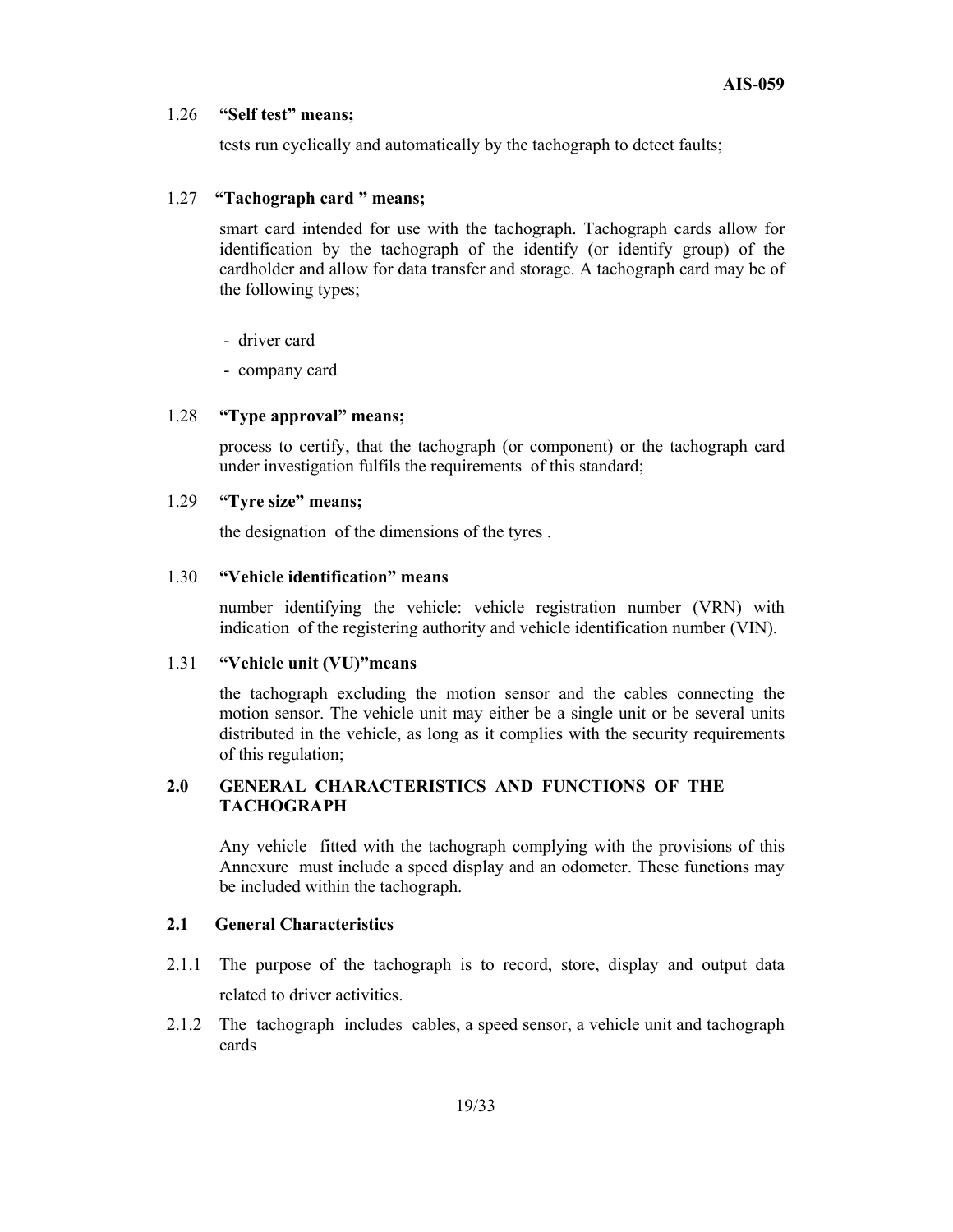2.1.3 The vehicle unit includes a processing unit, a data memory, a real time clock, smart card interface device, a printer (optional), a display, a visual warning, a downloading connector and facility for entry of user's inputs.

The tachograph may be connected to other devices through additional connectors.

- 2.1.4 Any inclusion in or connection to the tachograph of any function, devices, or devices, approved or otherwise, shall not interface with, or be capable of interfacing with, the proper and secure operation of the tachograph and the provisions of the standard.
- 2.1.5 Tachograph users identify themselves to the equipment via tachograph cards. The tachograph shall be provided with driver card(s) and a company card. The construction and functional requirements for tachograph cards are as per Annexure III.
- 2.1.6 The tachograph provides selective access rights to data and functions according to user's type and/or identity.

The tachograph records and stores data in its data memory and in tachograph cards.

#### **2.2 Functions**

The tachograph shall ensure the following functions;

- a) monitoring cards insertions and withdrawals,
- b) speed and distance measurement
- c) time measurement;
- d) monitoring driver activities,
- e) monitoring driving status,
- f) detection of events and/or faults,
- g) built-in self tests,
- h) reading from data memory,
- i) recording and storing in data memory,
- j) reading from tachograph cards,
- k) recording and storing in tachograph cards,
- l) displaying,
- m) printing (optional),
- n) warning,
- o) data downloading to external media,
- p) output data to additional external devices,
- q) time adjustment.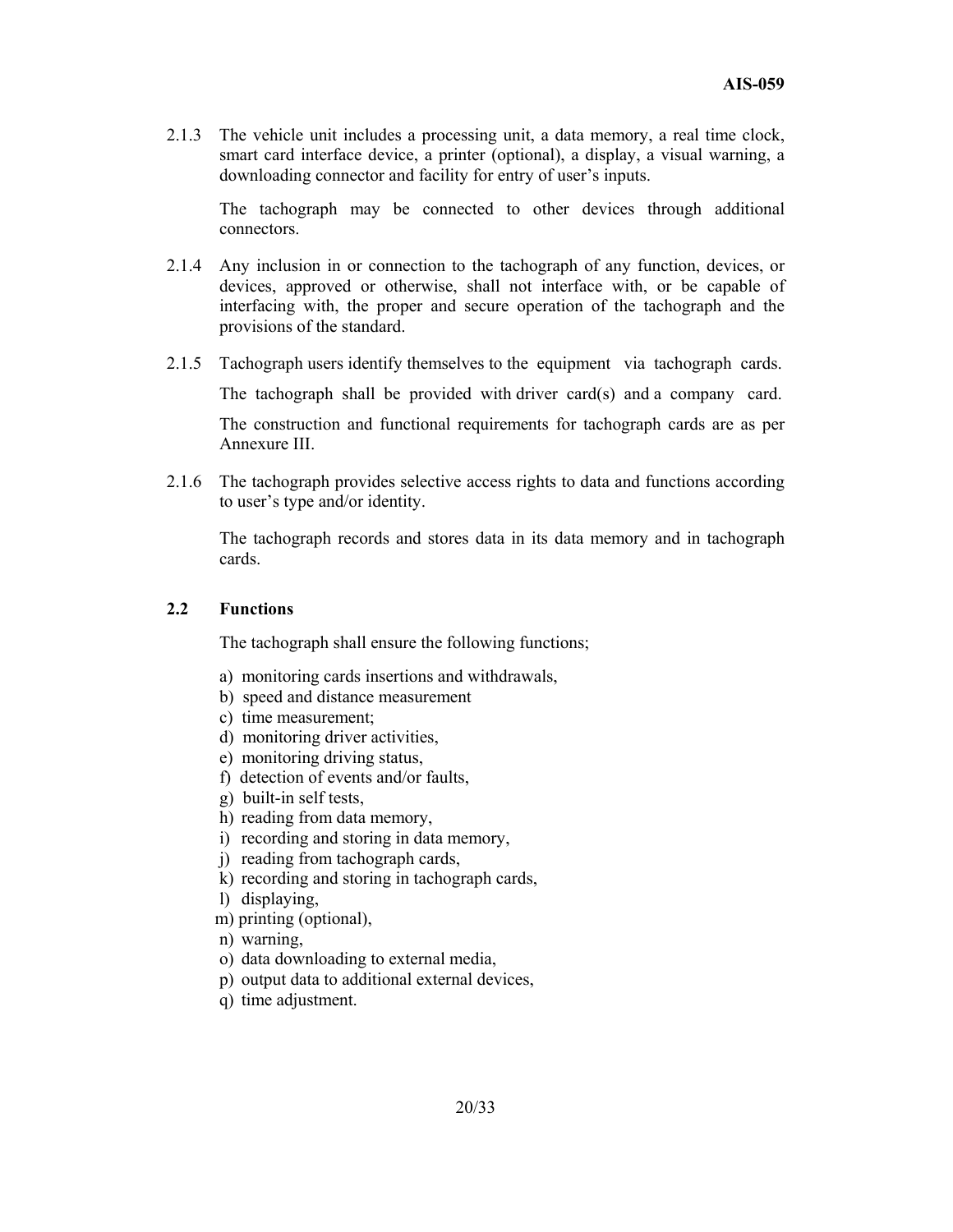#### **3.0 Modes of Operation**

 The tachograph shall operate in the following modes of operation; a) operational mode, b) company mode,

The tachograph shall ignore non-valid cards inserted, except displaying, printing or downloading data held on an expired card, which shall be possible.

#### **4.0 Security**

The system security aims at protecting the data memory in such a way as to prevent unauthorized access to and manipulation of the data and detecting any such attempts, protecting the integrity and authenticity of data exchanged between the speed sensor and the vehicle unit, protecting the integrity and authenticity of data exchanged between the tachograph and the tachograph cards, and verifying the integrity and authenticity of data download.

#### **5.0 CONSTRUCTION AND FUNCTIONAL REQUIREMENTS FOR TACHOGRAPH**

#### **5.1 Monitoring Cards Insertion and Withdrawal**

The tachograph shall monitor the card interface devices to detect card insertions and withdrawals.

Upon card insertion the tachograph shall detect whether the card inserted is a valid tachograph card and in such a case identify the card type.

 The tachograph shall be so designed that the tachograph cards are locked in position on their proper insertion into the card interface devices.

The release of tachograph cards may function only when the vehicle is stopped and after the relevant data has been stored on the cards. The release of the card shall require positive action by the user.

#### **5.2 Speed and Distance Measurement**

This function shall continuously measure and be able to provide the odometer value corresponding to the total distance traveled by the vehicle.

This function shall continuously measure and be able to provide the speed of the vehicle.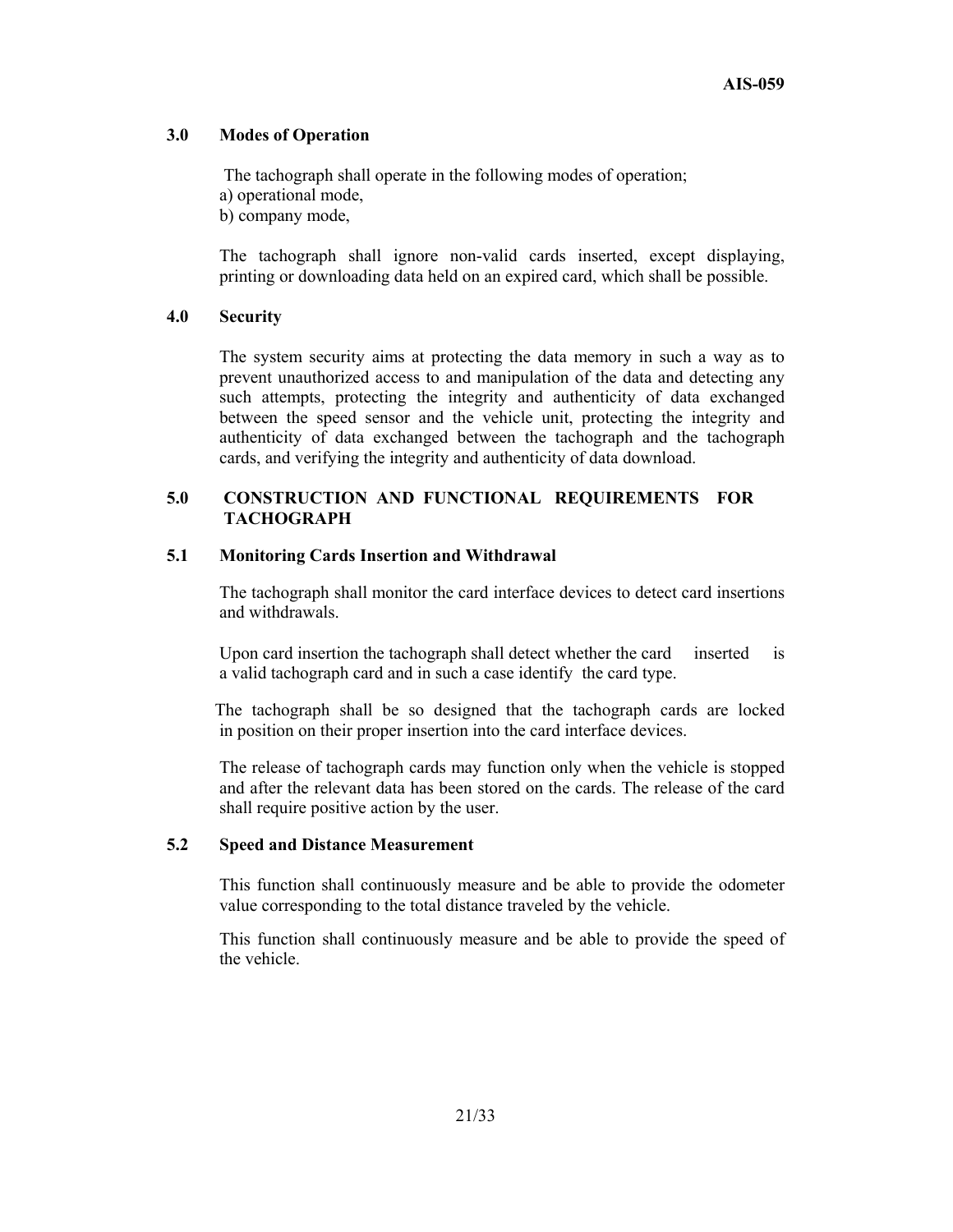The speed measurement function shall also provide the information whether the vehicle is moving or stopped. The vehicle shall be considered as moving as soon as the function detects more than 1 imp/sec for at least five seconds from the speed sensor, otherwise the vehicle shall be considered as stopped.

Devices displaying speed (speedometer) and total distance traveled (odometer) installed in any vehicle fitted with a tachograph complying with the provisions of this Standard, shall comply with the requirements of maximum tolerances specified in cl. 5.3 and 5.4 below

#### **5.3 Measurement of Distance Traveled**

The distance traveled shall be measured so as to cumulate both forward and reverse movements.

The tachograph shall measure distance from 0 to 9,99,999.9 km

Distance measured for a test distance of min 10 km, shall be within the tolerances as given below

a)  $\pm 1\%$  on test bench b)  $\pm$ 2% on installation in vehicle

Distance measured shall have a resolution better than or equal to 0.1 km.

#### **5.4 Measurement of Speed**

The tachograph shall measure speed from 0 to 150 km/h.

Speed Measurement shall be within the tolerances as given below

a)  $\pm 1$  km/h on test bench (at constant speed) b)  $\pm 2$  km/h on installation in vehicle

The speed shall be measured correctly within the normal tolerances within 2 seconds of the end of a change when the speed has changed at a rate up to 2 m/s<sup>2</sup>.

Speed measurement shall have a resolution better than or equal to 1 km/h.

#### **5.5 Time Measurement**

The time measurement function shall measure permanently and digitally provide IST date and time.

IST date and time shall be used for dating throughout the tachograph (recordings, printouts, data exchange, display…).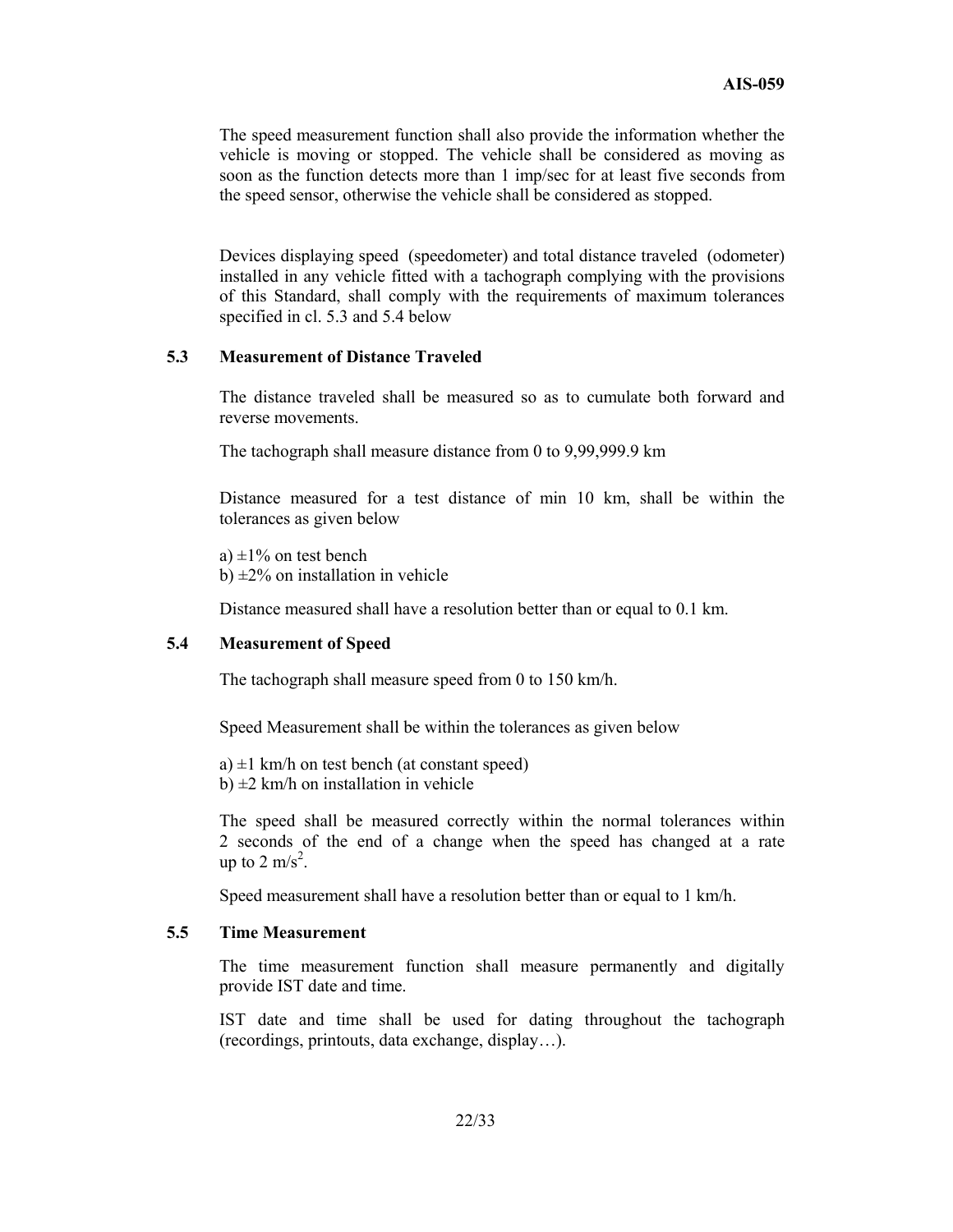In order to visualize the local time, it shall be possible to change the offset of the time displayed, in half hour steps.

Time drift shall be within  $\pm 2$  seconds per day in type approval conditions.

Time measured shall have a resolution better than or equal to 1 second.

Time measured shall have the date format DD:MM:YYYY and time format HH:MM:SS.

Time measurement shall not be affected by an external power supply cut-off of less than 12 months in type approval conditions.

#### **5.6 Monitoring Driver Activities**

This function shall permanently monitor the activities of driver.

When the vehicle is moving, DRIVING shall be selected automatically for the driver.

When vehicle stops, STOP shall be selected automatically for the driver.

This function shall output activity changes to the recording functions at a resolution of one minute.

This function shall also permanently monitor the continuous driving time and the cumulative break time of the driver.

#### **5.7 Detection of Events and / or Faults**

This function shall detect the following events and / or faults

#### a) **Insertion of a Non–valid Card Event**

 This event shall be triggered at the insertion of any non-valid card and / or when an inserted valid card expires.

#### b) **"Time Overlap" Event**

This event shall be triggered when the date / time of last withdrawal of a driver card, as read from the card; is later than the current date / time of the tachograph in which the card is inserted.

#### c) **"Card Insertion while Driving" Event.**

This event shall be triggered when a tachograph card is inserted in the slot, while driver activity is DRIVING,

#### d) **" Over Speeding" Event**

This event shall be triggered for each over speeding.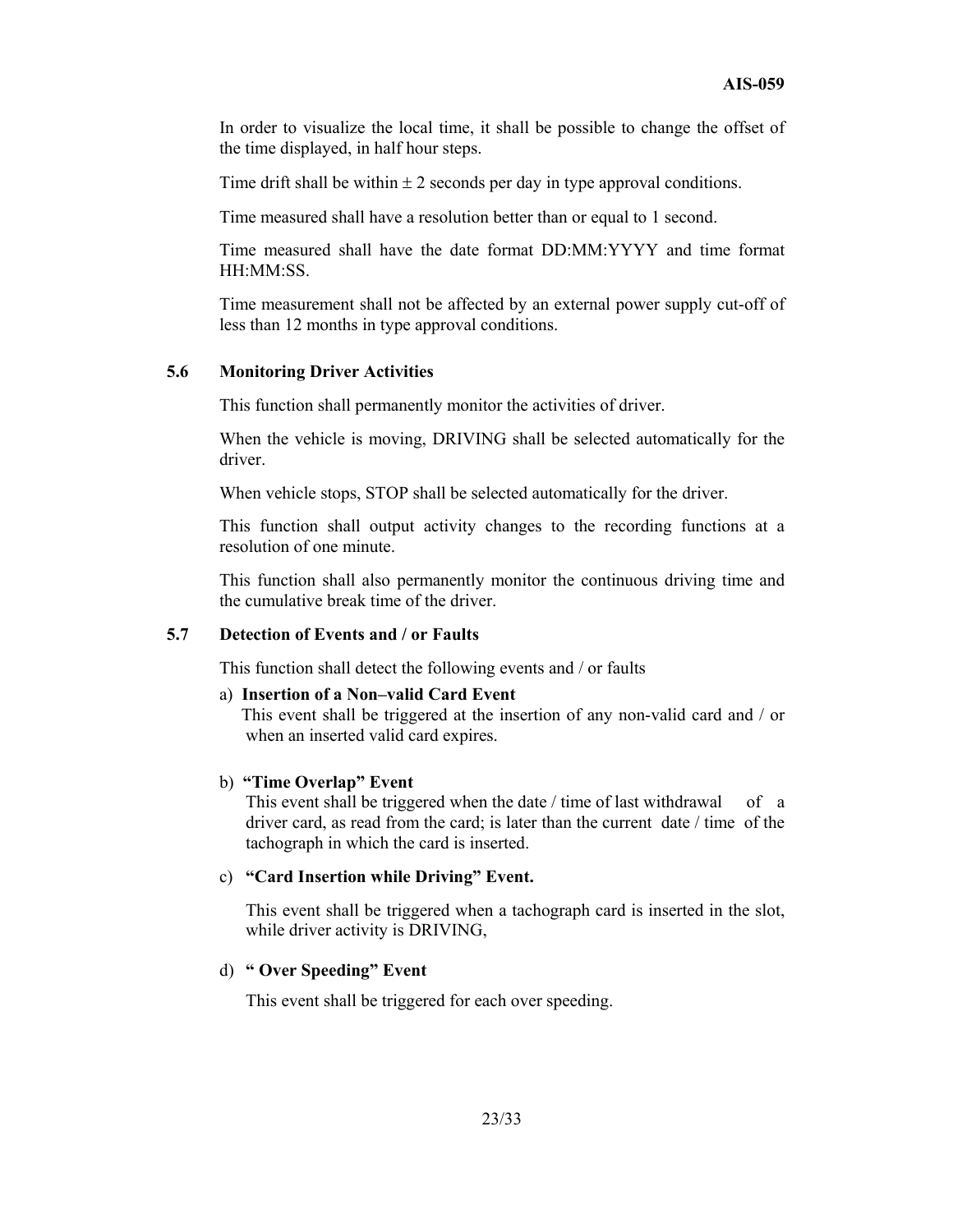#### e) **"Power Supply Interruption" Event**

This event shall be trigged in case of any interruption exceeding 200 milliseconds of the power supply of the speed sensor and/or of the vehicle unit. The manufacturer shall define the interruption threshold. The drop in power supply due to the starting of the engine of the vehicle shall not trigger this event.

#### f) **"Speed Sensor Error" Event**

This event shall be triggered in case of interruption of the normal signal flow between the speed sensor and the vehicle unit and/or in case of data integrity or data authentication error during data exchange between the speed sensor and vehicle unit.

#### g) **"Security Breach Attempt" Event**

This event shall be triggered for any other event affecting the security of the speed sensor and/or of the vehicle unit as specified within the generic security targets of these components.

#### h) **"Card" Fault**

This fault shall be triggered when a tachograph card failure occurs during operation.

#### i) **"Tachograph" fault**

This fault shall be triggered for any of these failures

- VU internal fault.
- Printer fault,
- Display fault,
- Downloading fault,
- Sensor fault.

#### **5.8 Built-in and Self Tests**

The tachograph shall self-detect faults through self tests and built-in-tests, according to the manufacturer's specifications.

#### **5.9 Reading from Data Memory**

The tachograph shall be able to read data stored in its data memory.

#### **5.10 Recording and Storing in the Data Memory**

For the purpose of this paragraph,

- a) times are recorded with a resolution of one minute,
- b) odometer values are recorded with a resolution of one kilometer,
- c) speeds are recorded with a resolution of 1 km/h.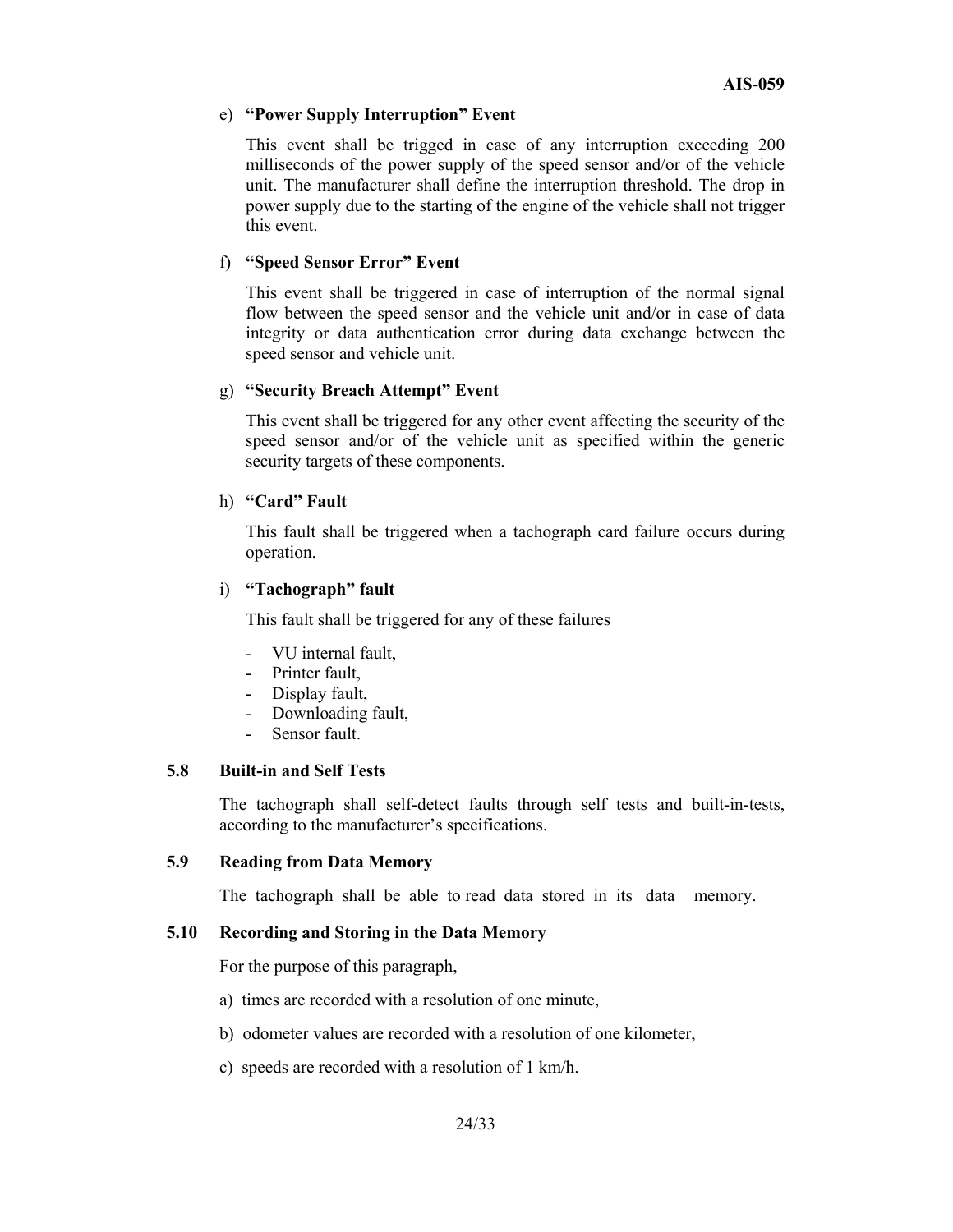Data stored into the data memory shall not be affected by an external power supply cut-off of less than twelve months in type approval conditions.

The tachograph shall be able to record and store implicitly or explicitly in its data memory the following

#### **Equipment Identification Data**

#### **Vehicle Unit Identification Data**

The tachograph shall be able to store in its data memory the following vehicle unit identification data

- a) name of the manufacturer,
- b) address of the manufacturer,
- c) part number,
- d) serial number,
- e) software version number,
- f) software version installation date,
- g) year of equipment manufacture,

Vehicle unit identification data are recorded and stored once and for all by the vehicle unit manufacturer, expect the software-related data and the approval number which may be changed in case of software upgrade.

#### **Speed Sensor Identification Data**

The speed sensor shall be able to store in its memory the following identification data

- a) name of the manufacturer,
- b) part number,

Speed sensor identification data are recorded and stored once and for all in the tachograph, by the manufacturer.

#### **Driver Card Insertion and Withdrawal Data**

For each insertion and withdrawal cycle of a driver card in the equipment, the tachograph shall record and store in its data memory

- a) the card number and expiry date as stored in the card,
- b) the insertion date and time,
- c) the vehicle odometer value at card insertion,
- d) the withdrawal date and time,
- e) the vehicle odometer value at card withdrawal,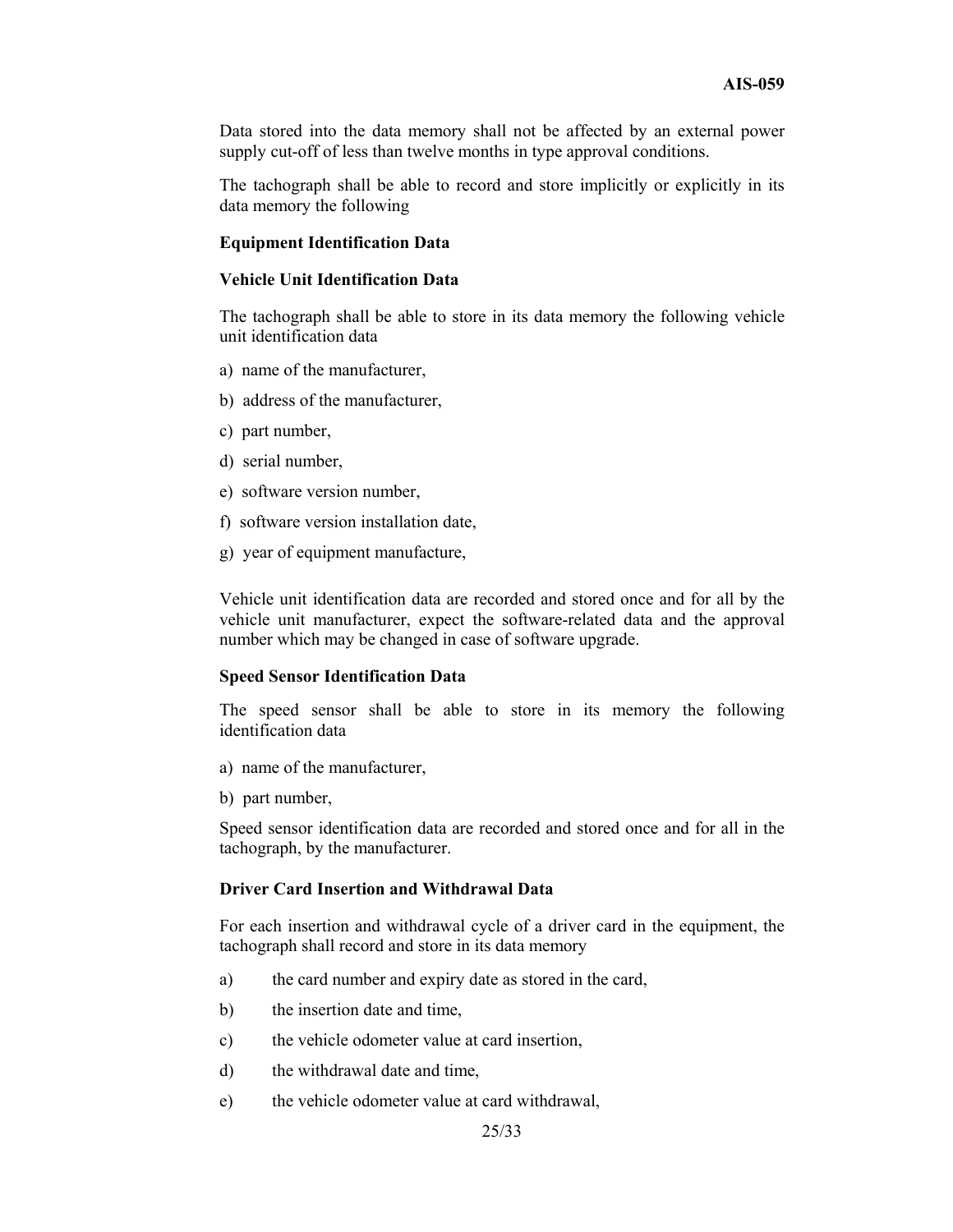The data memory shall be able to hold these data for at least 365 days.

When storage capacity is exhausted, new data shall replace oldest data.

#### **Driver Activity Data**

The tachograph shall record and store in its data memory whenever there is a change of activity for the driver and/or whenever there is an insertion or withdrawal of a driver card

- a) the card status in the relevant slot (INSERTED, NOT INSERTED) (see Note),
- b) the activity (DRIVING, STOP)
- c) the date and time of the change.

Note: INSERTED means that a valid driver card is inserted in the slot. NOT INSERTED means the opposite, i.e. no valid driver card is inserted in the slot (e.g. a company card is inserted or no card is inserted).

The data memory shall be able to hold driver activity data for at least 365 days.

When storage capacity is exhausted, new data shall replace oldest data

#### **Odometer Data**

The tachograph shall store in its data memory odometer values at minimum 1 minute interval for at least 365 calendar days.

#### **Speed Data.**

The tachograph shall store in its data memory speed values at minimum 1 minute interval for at least 365 calendar days.

The tachograph shall record and store in its data memory the instantaneous speed of the vehicle and the corresponding date and time every second for at least the last 24 hours that the vehicle has been moving.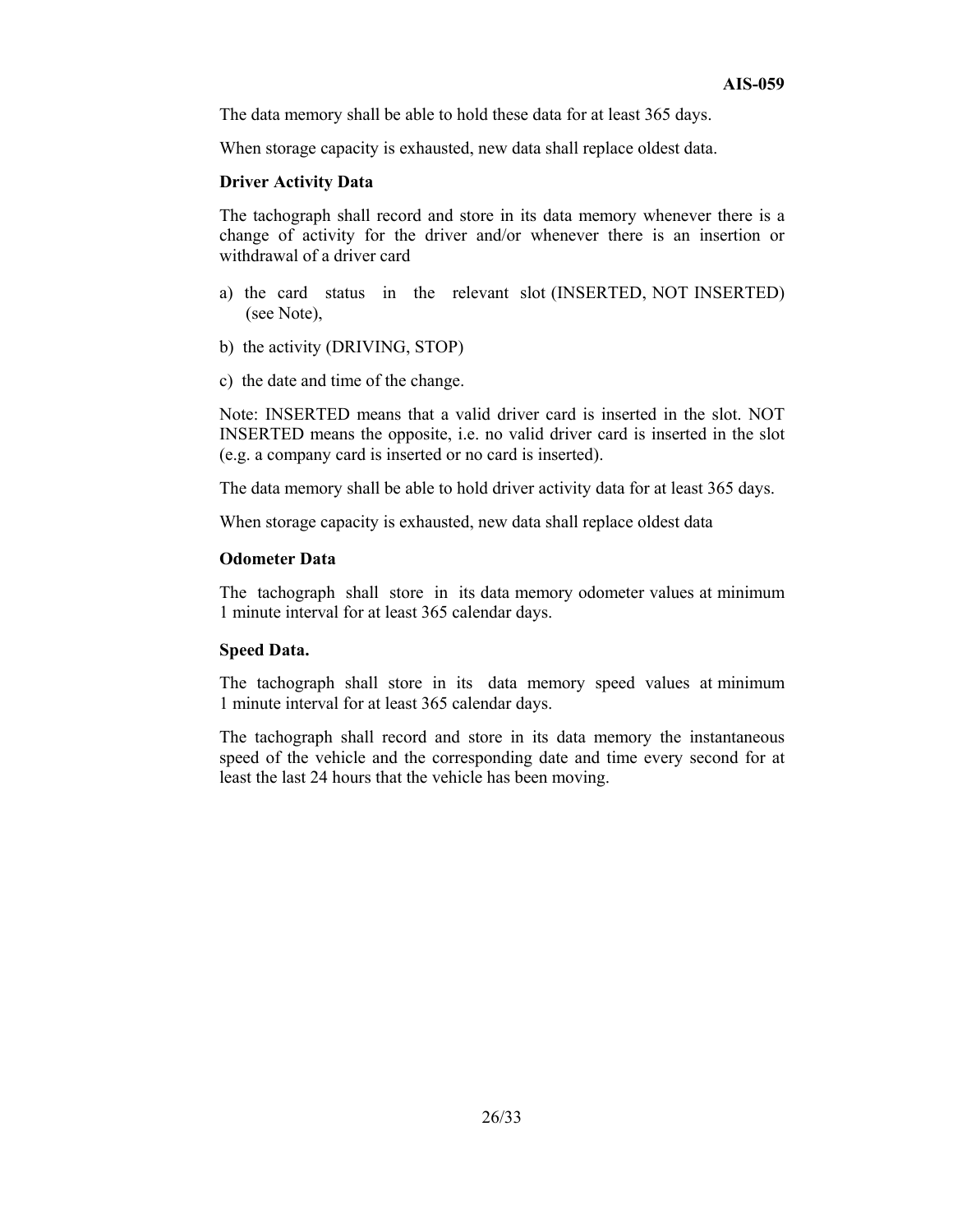# **Event Data**

The tachograph shall record and store in its data memory the following data for each event detected to the following storage rules

| <b>Event</b>             | <b>Storage rules</b>                                                                                                            | Data to be recorded per event                                                                                 |
|--------------------------|---------------------------------------------------------------------------------------------------------------------------------|---------------------------------------------------------------------------------------------------------------|
| insertion<br>Card        | - the last event for each of the                                                                                                | - date and time of the event,                                                                                 |
| while driving.           | 10 last days of occurrence                                                                                                      | card number,                                                                                                  |
|                          |                                                                                                                                 | number of similar events that                                                                                 |
|                          |                                                                                                                                 | day.                                                                                                          |
| Over Speeding            | the most serious for each of<br>10<br>last<br>the<br>days<br>of<br>occurrence (i.e. the one with<br>the highest average speed). | date and time of beginning of<br>event,<br>- date and time of end of event,<br>speed<br>- maximum<br>measured |
|                          | The five most serious events                                                                                                    | during the event,                                                                                             |
|                          | over the last 365 days.                                                                                                         | arithmetic<br>average<br>speed<br>measured during the event,                                                  |
|                          |                                                                                                                                 | card number,                                                                                                  |
|                          |                                                                                                                                 | number of similar events that<br>day.                                                                         |
| Power<br>Supply          | - the longest event for each of                                                                                                 | - date and time of beginning of                                                                               |
| interruption             | 10<br>days<br>the<br>last<br>of                                                                                                 | event,                                                                                                        |
|                          | occurrence,                                                                                                                     | date and time of end of event,                                                                                |
|                          |                                                                                                                                 | card number,                                                                                                  |
|                          | The five most events over<br>the last 365 days.                                                                                 | - number of similar events that<br>day.                                                                       |
| Sensor<br>Speed<br>error | - the longest event for each of<br>the<br>10<br>last<br>days<br>of                                                              | - date and time of beginning of<br>event,                                                                     |
|                          | occurrence,                                                                                                                     | date and time of end of event,                                                                                |
|                          |                                                                                                                                 | card number,                                                                                                  |
|                          | The five most events over                                                                                                       | number of similar events that                                                                                 |
|                          | the last 365 days.                                                                                                              | day.                                                                                                          |
| Security<br>breach       | - the most recent events per                                                                                                    | - date and time of beginning of                                                                               |
| attempt                  | type of event.                                                                                                                  | event,                                                                                                        |
|                          |                                                                                                                                 | date and time of end of event,                                                                                |
|                          |                                                                                                                                 | card number,                                                                                                  |
|                          |                                                                                                                                 | - type of event.                                                                                              |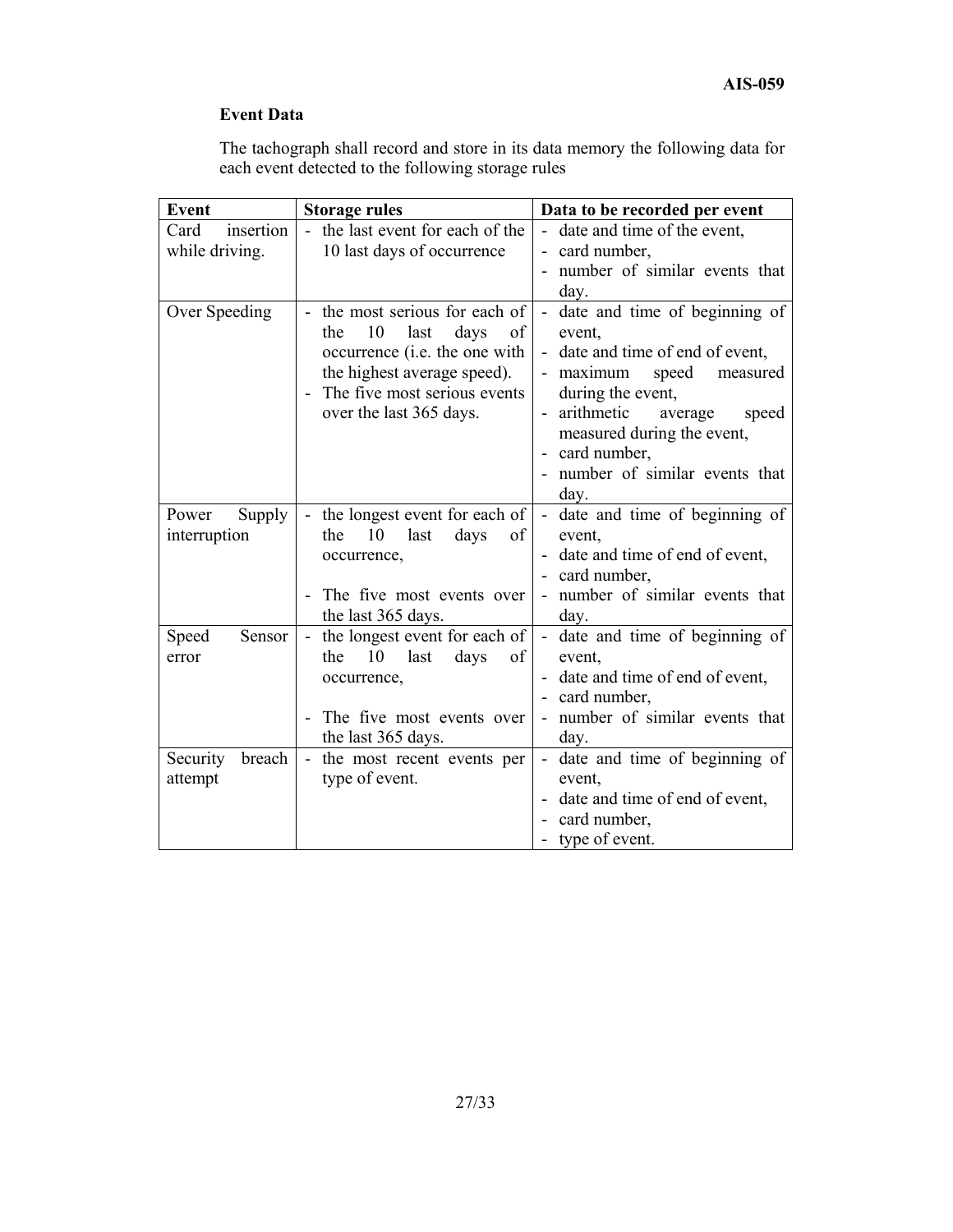#### **Faults Data**

The tachograph shall attempt to record and store in its data memory the data for each fault detected according to the following storage rules

| Fault                | <b>Storage rules</b>                                   | Data to be recorded per event                                                                                   |
|----------------------|--------------------------------------------------------|-----------------------------------------------------------------------------------------------------------------|
| Card fault           | - the 10 most recent driver card<br>faults             | - date and time of beginning of<br>fault,<br>date and time of end of fault,<br>$\blacksquare$<br>card number.   |
| Tachograph<br>faults | - the 10 most recent faults for<br>each type of faults | - date and time of beginning of<br>fault,<br>- date and time of end of fault,<br>type of fault,<br>card number. |

#### **5.11 Displaying**

The Display shall include at least 20 characters.

The display shall be provided with adequate non-dazzling lighting.

The display shall always be ON when the vehicle is moving.

The tachograph may include a manual or automatic feature to turn the display OFF when the vehicle is not moving.

#### **Warning Display**

The tachograph shall display warning information using suitable means.

#### **5.12 Warnings**

The tachograph shall warn the driver when detecting any event and / or fault.

Warning of a power supply interruption event may be delayed until the power supply is reconnected.

Warning shall be visual. Audible warnings may also be provided in addition to visual warnings.

Visual warnings shall be clearly recognizable by the user, shall be suited in the driver's field of vision and shall be clearly legible both by day and by night.

Visual warnings may be built into the tachograph and / or from the tachograph.

Warnings shall have duration of at least 30 seconds, unless acknowledged by the user by hitting any key of the tachograph. This first acknowledgement shall not erase warning causes display.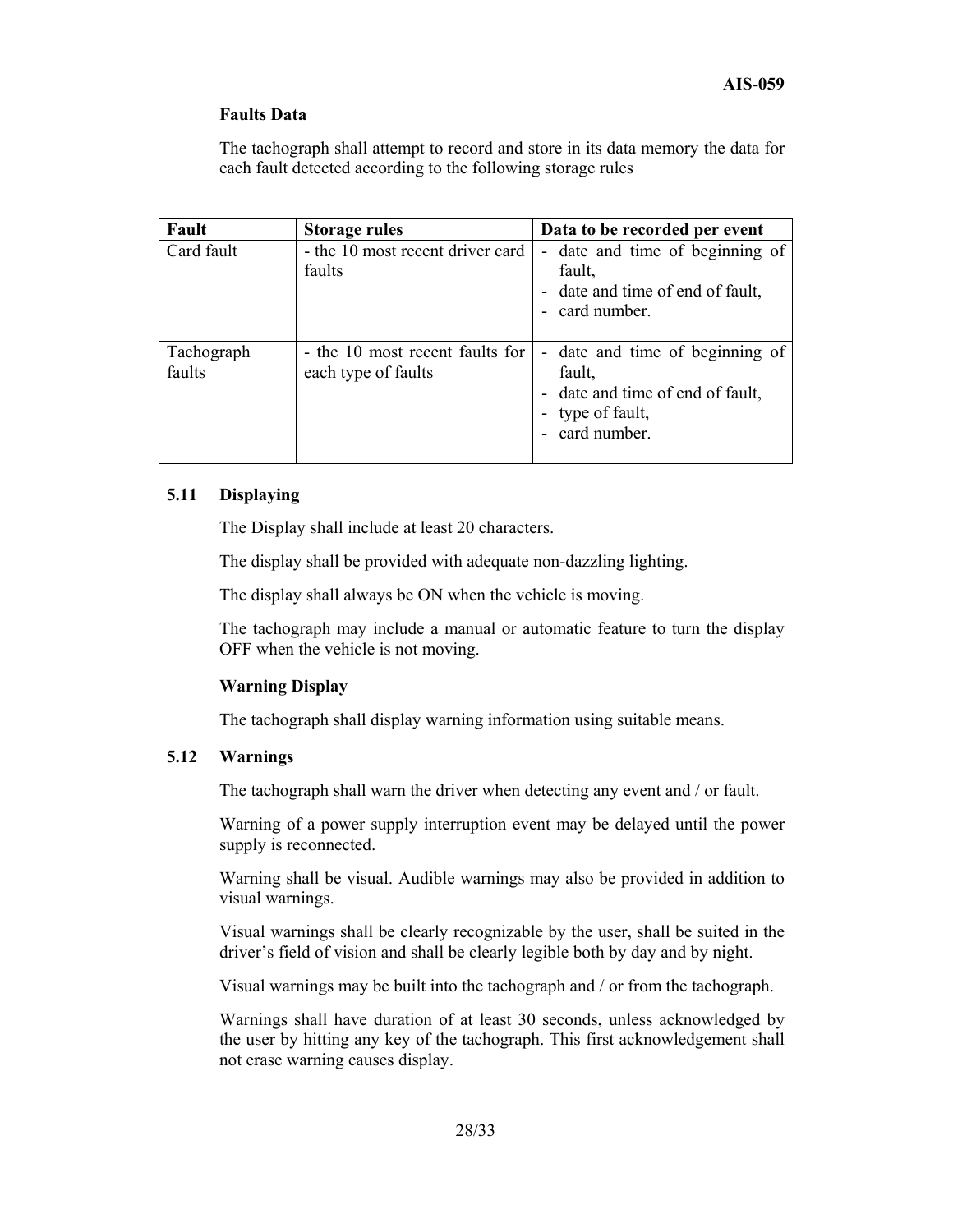#### **5.13 Data Downloading to External Media**

The tachograph shall be able to download on request data from its data memory or from a driver card to external storage media via the downloading connector. The tachograph shall update data stored on the relevant card before starting downloading.

Downloading shall not alter or delete any stored data.

#### **5.14 Time Adjustment**

The time adjustment function of the tachograph shall allow for adjusting the current time in amounts of one minute maximum at intervals of not less than seven days.

#### **5.15 Performance Characteristics.**

The vehicle until shall be fully operational in the temperature range  $-20^{\circ}$  C to  $70^{\circ}$  C, and the speed sensor in the temperature range - 40° C to 135° C. Data memory content shall be preserved at temperature down to  $-40^{\circ}$ C.

The tachograph shall be fully operational in the humidity range of 10% to 90%.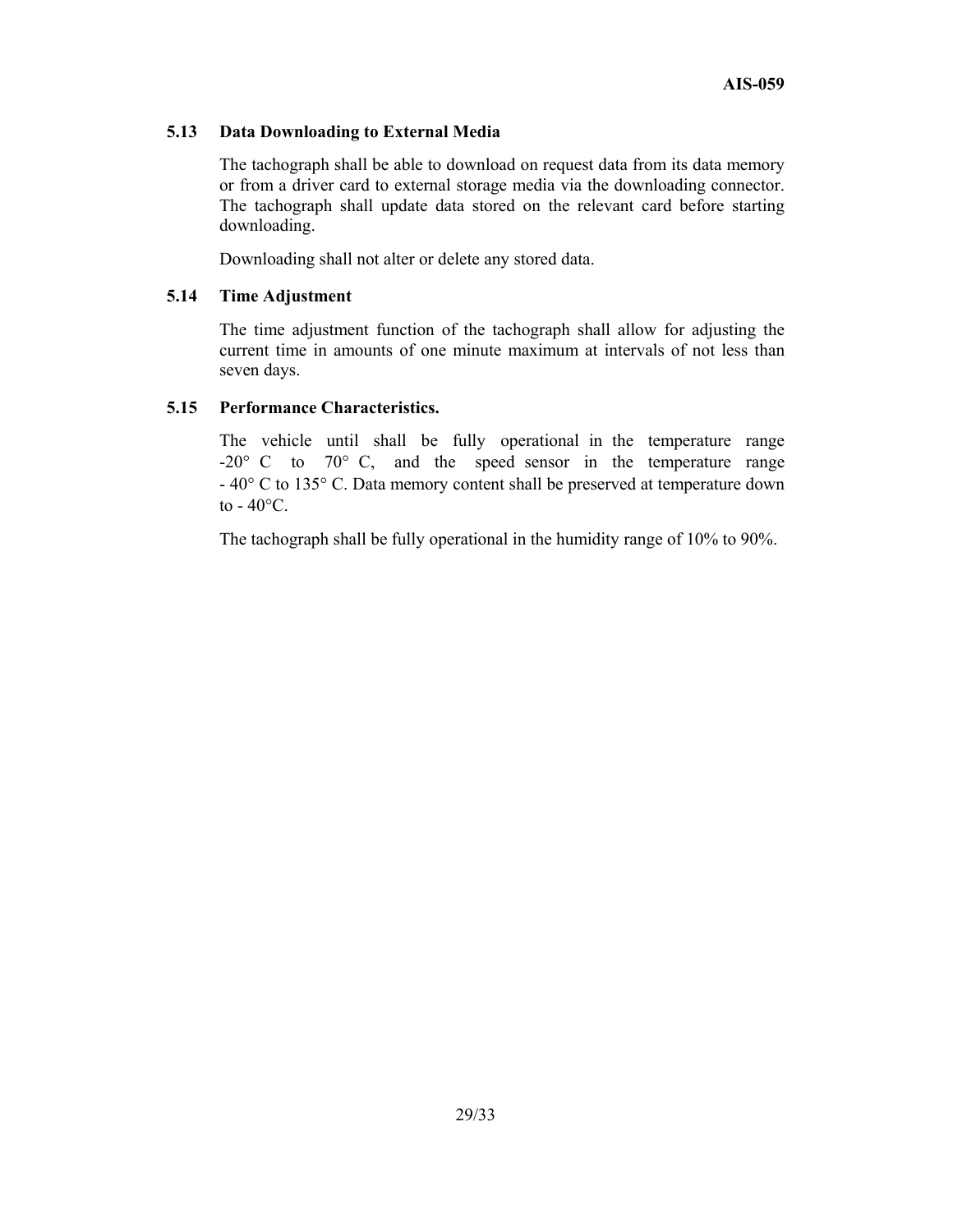#### **ANNEXURE :III**

( See 2.1.5 of Annexure II)

# **CONSTRUCTION AND FUNCTIONAL REQUIREMENTS FOR TACHOGRAPH CARDS**

#### **1.0 Visible Data**

 The front page of the card shall be printed with the large-type words "Driver Card" or "Company Card".

 The front page of the card shall have provision for printing information specific to the card such as

- i) Driver Card: Name & Address of Driver, Photograph of Driver, Signature of Driver, Driving License No. of Driver, Card No., Card Validity/Expiry Date
- ii) Company Card: Name & Address of Company, Card No., Card Validity/Expiry Date

#### **2.0 Security**

 The system security aims at protecting integrating and authenticity of data exchanged between the cards and tachograph, protecting the integrity and authenticity of data down-loaded from the cards, allowing certain write operations on to the cards to tachograph only, ruling out any possibility of falsification of data stored in the card, preventing tampering and detecting any attempt of that kind.

 The tachograph cards shall broadly achieve the above system security requirements.

#### **3.0 Environmental and Electrical Requirements**

 The tachograph cards shall be capable of satisfactory operation in all the climatic conditions normally encountered in the temperate range  $-25\degree$ C to  $+70\degree$ C.

 The tachograph cards shall be capable of satisfactory operation in the humidity range 10% to 90%.

 During operation, the tachograph cards shall comply with the requirements of AIS-004/1999 related to electromagnetic compatibility and shall be protected against electrostatic discharge, when tested as per IEC:  $61000 - 4 - 2$ ,  $\pm$  2 kV (Level 1).

#### **4.0 Data Storage**

**4.1** For the purpose of this requirement

- a) times are recorded with resolution of one minute
- b) odometer values recorded with resolution of one km
- c) speeds are recorded with resolution of one km/h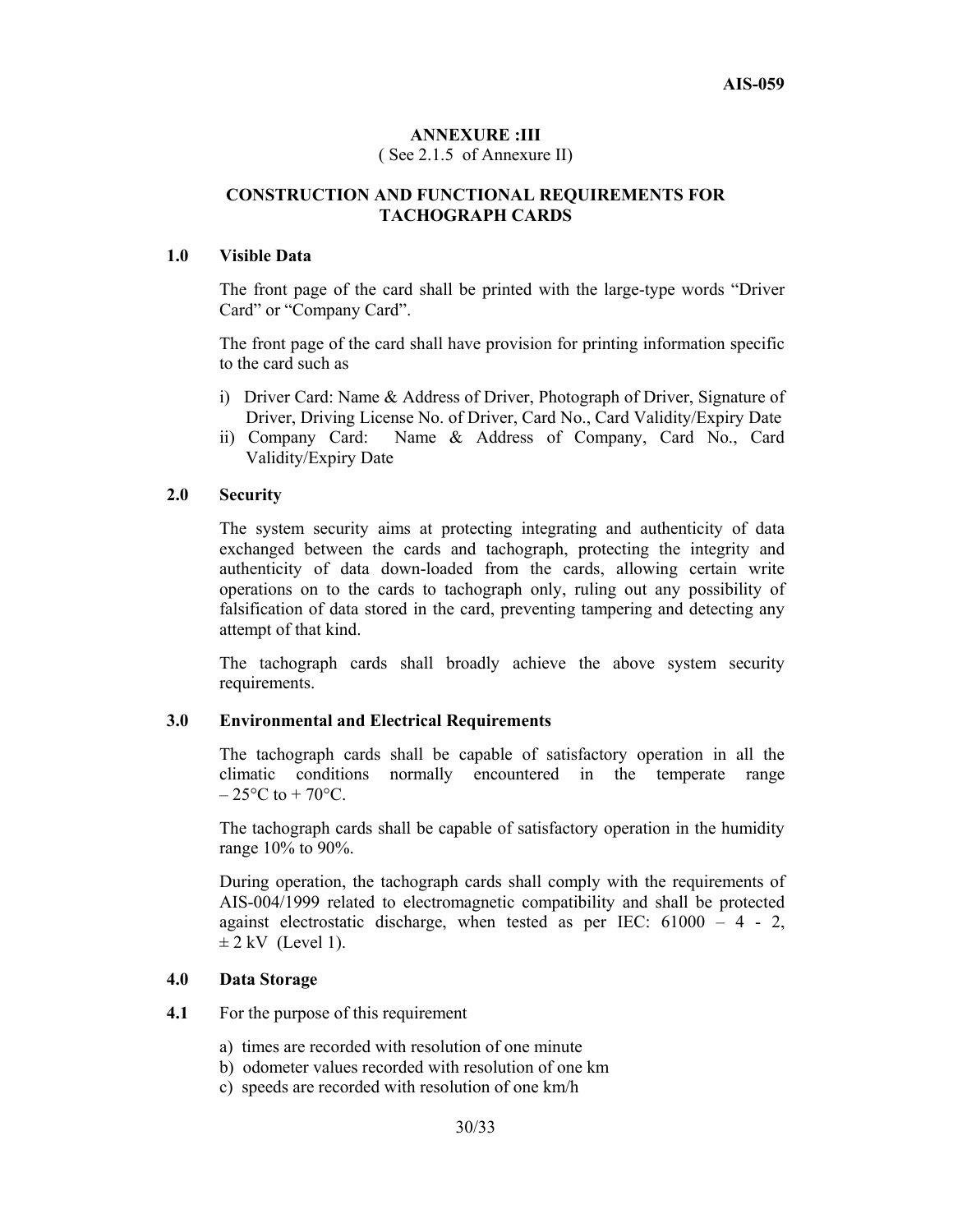# **4.2 Driver Card**

The driver card shall be able to store the following

- a) Card identification
- b) Card holder identification
- c) Driving license information
- d) Vehicle usage data
- e) Driver activity data: The driver card memory shall be able to hold driver activity data for at least 28 days
- f) Events data
- g) Faults data

# **4.3 Company Card**

The company card shall be able to store the following

- a) Card identification
- b) Card holder identification
- c) Company activity data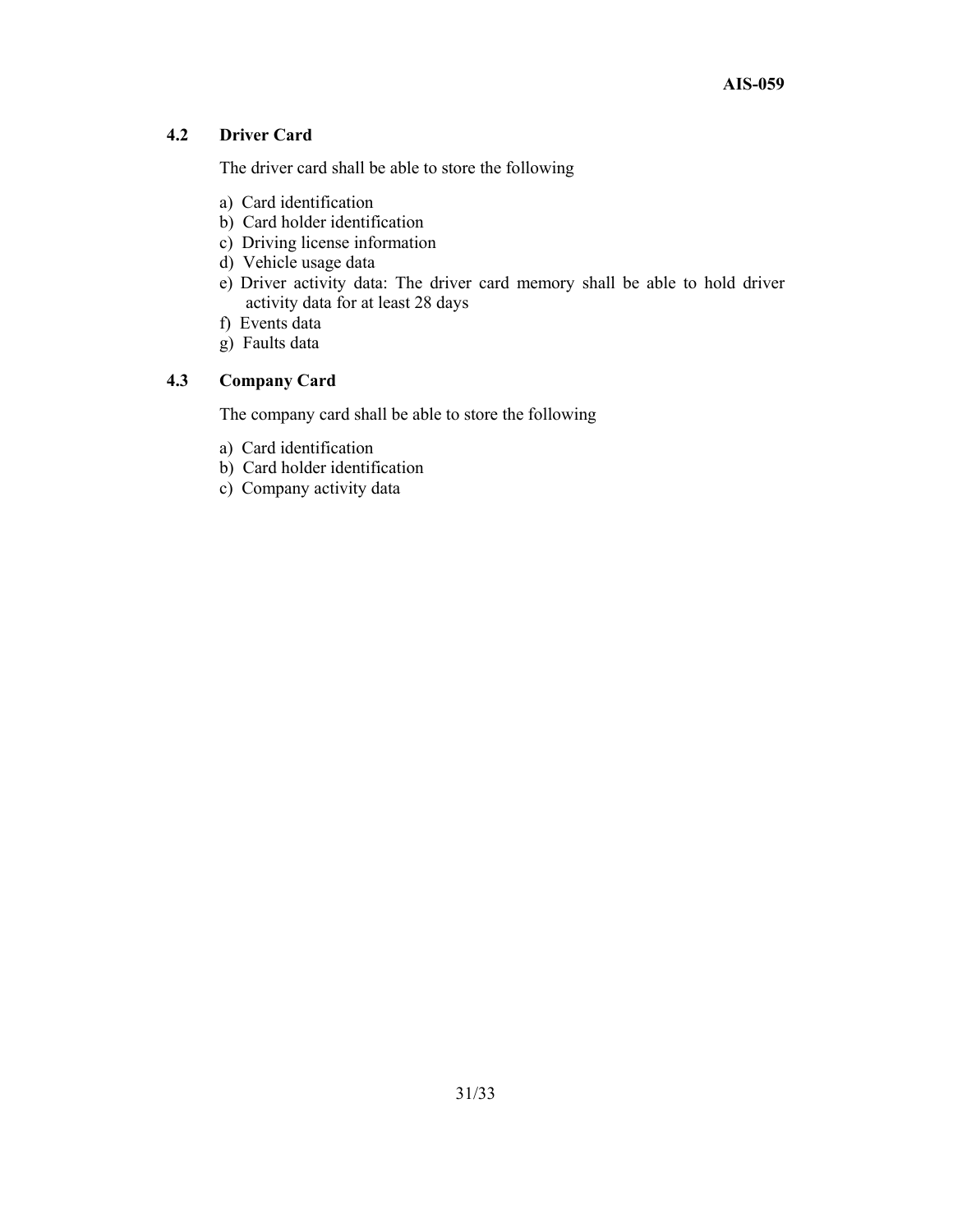#### **ANNEXURE IV**

#### ( See 3.0)

#### **REQUIREMENTS FOR EXTENSION OF TYPE APPROVAL**

- 1. Any modification in software or hardware of the tachograph or in the nature of materials used for its manufacture shall, before being used, be notified to the test agency which granted type approval for the equipment. The test agency shall confirm to the manufacturer the extension of type approval based on relevant functional checks/tests.
- 2. Procedure to upgrade the software of the tachograph field units shall be approved by the test agency which granted type approval of the equipment. Software upgrade must not alter nor delete any driver activity data stored in the tachograph. Software may be upgraded only under the responsibility of the equipment manufacturer.